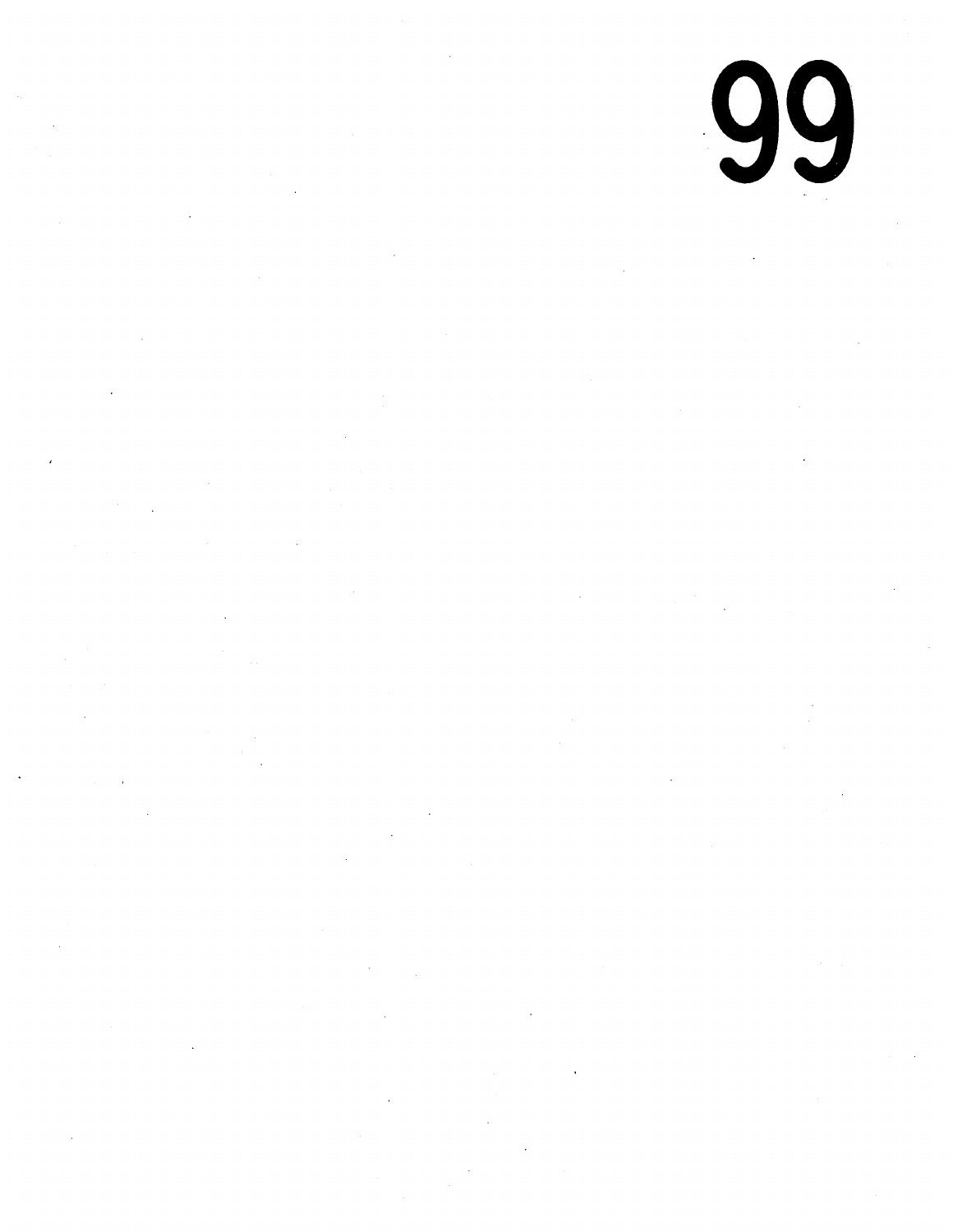$\bigwedge^*$  \* arch/i386/kernel/mxt.c  $\frac{3}{4}$ Memory eXpansion Technology (MXT) support module.  $\frac{5}{6}$ MXT is a hardware for doubling the effective size \* of the Linux memory: 256MB becomes 512MB, 1GB becomes 2GB, etc... <sup>8</sup> \* MXT is transparent to all hardware and software including the Linux kernel, drivers, apps, peripherals etc etc. <br> $11$  \* MXT is implemented in ServerWorks Inc. Pinnacle memory controller <sup>12</sup> \* chipset. This modules manages the MXT memory. 12 \* Chipset. This modules manages<br>13 \* For detailed documentation see<br>14 \* http://oss.software.ibm.com/de \* http://oss.software.ibm.com/developerworks/opensource/mxt \* \* Copyright (C) 1999,2000,2001 IBM <mxt@us.ibm.com> \* <br> $19$  \* This program is free software; you can redistribute it and/or \* modify it under the terms of the GNU General Public License <sup>21</sup> \* version 2, or later. See /usr/src/linux/COPYING for more detail. \* This program is distributed WITHOUT any warranty, merchantability <sup>23</sup> \* or fitness for a particular purpose. See /usr/src/linux/COPYING \* for licensing details \* \* Developers are welcome to comment and contribute to this project. <sup>27</sup> \* Please send email to <mxt@us.ibm.com> or visit the project web site \* http://oss.software.ibm.com/developerworks/opensource/mxt  $rac{29}{30}$  $\Delta$ uthors $\cdot$  \* Bulent Abali <abali@us.ibm.com> \* Hubertus Franke <frankeh@us.ibm.com> 33  $* /$   $35 / *$ <br>36 \* generic compression routines are usually prefixed with cmp \* MXT hardware specific routines are usually prefixed with  $mxt$ 38<br>39  $39 *$  Contents:<br>  $40 *$  -------- \* −−−−−−−−− 41 \* Section 1. Performance counter support<br>42 \* Section 2. /proc/sys/mxt support 42 \* Section 2. /proc/sys/mxt support<br>43 \* Section 3. Compression hardware<br>44 \* Section 4. MXT fast page operation \* Section 3. Compression hardware specific routines 44 \* Section 4. MXT fast page operations<br>45 \* Section 5. Interrupt handling Section 5. Interrupt handling<br>Section 6. Generic memory com \* Section 6. Generic memory compression support routines \* Section 7. CPU grabbers help reduce compression pressure \* Section 8. Timer routine calls compression manager periodically <sup>49</sup> \* Section 9. Page clearing threads reduce compression pressure \* Section 10. Scheduling priority of big memory tasks reduced <sup>51</sup> \* Section 11. Kernel pages backed in the compressed memory to cover <sup>52</sup> \* the worst case compressibility. \* Section 100. Module load/unload \* **#include** <linux/config.h> <sup>58</sup> **#include** <linux/version.h> **#include** <linux/module.h> **#include** <linux/init.h> **#include** <asm/uaccess.h> <sup>63</sup> **#include** <linux/kernel.h> **#include** <linux/slab.h> **#include** <linux/sysctl.h> 66 **#include** <linux/proc\_fs.h><br>67 **#include** <linux/swap.h> 67 **#include** <linux/swap.h><br>68 **#include** <asm/mxt.h> #include <asm/mxt.h> **#include** <asm/system.h> **#include** <linux/list.h> <sup>71</sup> **#include** <linux/spinlock.h> **#include** <linux/threads.h> **#include** <linux/interrupt.h> <sup>75</sup> **#define** \_ABS(x) (((x)>0)?(x):−(x)) **#define** \_MIN(x,y) (((x)>(y))?(y):(x)) **#define** \_MAX(x,y) (((x)>(y))?(x):(y)) **#define** CONFIG\_MXT\_HIDDEN\_PAGES **extern** int nr\_inactive\_pages; /\* mm/page\_alloc.c \*/ **static** int pages\_min; /\* pages\_min sum in all zones; page\_alloc.c \*/ 84 **static** int pages\_low;<br>85 **static** int pages high **static** int pages\_high; /\* extern unsigned long totalram\_pages; in linux/arch/i386/mm/init.c \*/<br>88 **static** unsigned long totalram\_pages; **static** unsigned long totalram\_pages; /\* extern unsigned long totalhigh\_pages; in linux/arch/i386/mm/init.c \*/ **static** unsigned long totalhigh\_pages; Registered Version: Linux Kernel Support for Memory Expansion **mxt.c** Exhibit 15.1−1 pg 1/26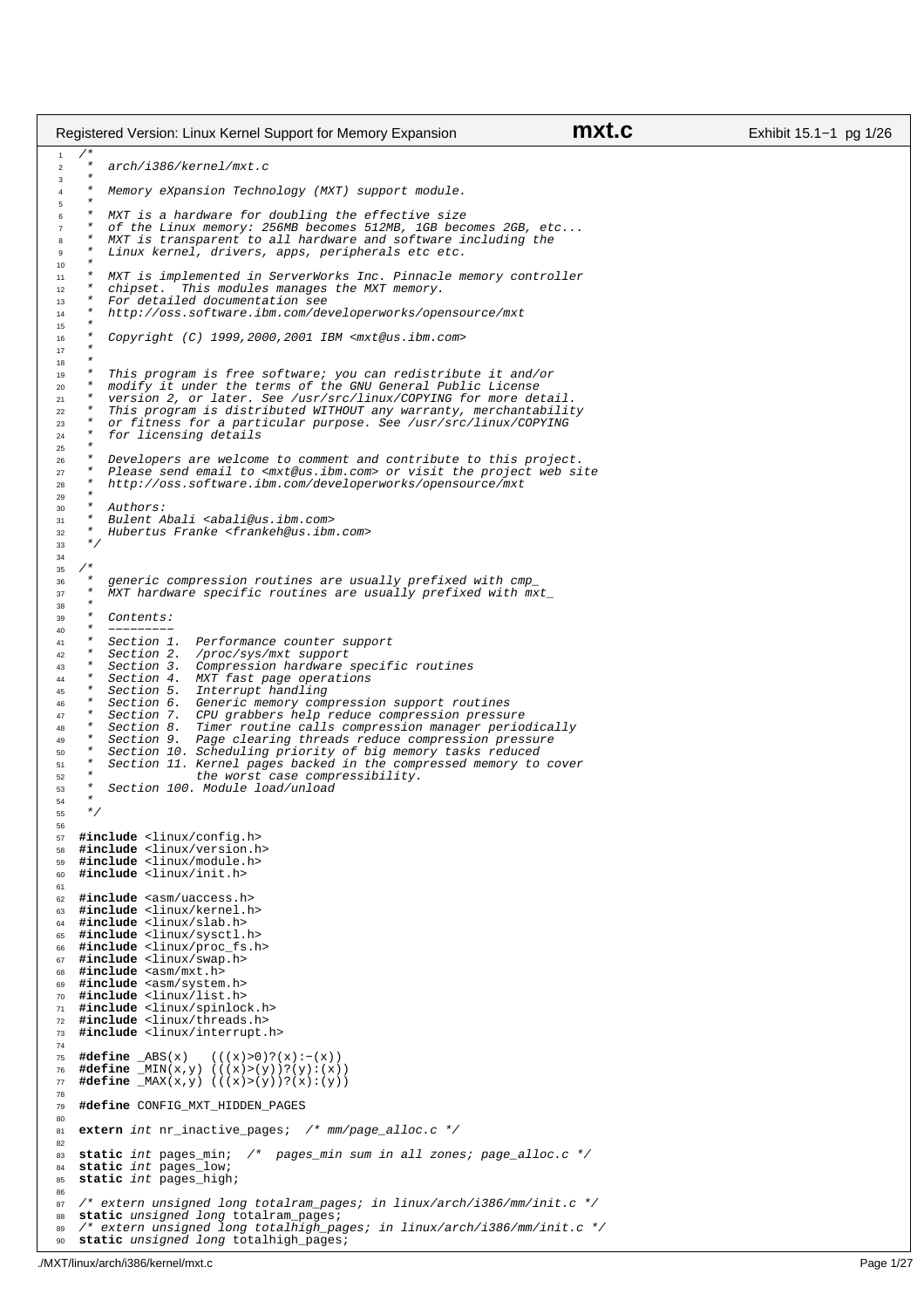```
91 extern void si_meminfo(struct sysinfo *val);
9293<br>94
      94 * release < acquire < danger < int < panic is necessary
 95 * Resetting max periodically to zero will not hurt. 
96 * It tells you the highest utilization you have reached since 
97 * boot time or last writing of max with 0.
\frac{98}{99} */
99 static struct _thresholds {<br>100 unsigned long max;
100 unsigned long max; \overrightarrow{ } /* maximum we have ever reached */<br>101 unsigned long release; /* start releasing pages */
101 unsigned long release; /* start releasing pages */
102 unsigned long acquire; /* recall pages left in system */
103 unsigned long danger; /* do not return any pages */
104 unsigned long intr; \frac{1}{105} /* interrupt notification occurs */<br>105 unsigned long panic; \frac{1}{105} /* panic() */
                 unsigned long panic;
106 } mc_th;
107
108 unsigned long max_lockedpages;<br>109 long swap reserve=0;
    long swap_reserve=0;
110 long kernel_reserve=0;<br>111 unsigned long mxt prin
   unsigned long mxt_printk=0; /* != 0 prints debug information */
112
113 /* _{114} alloc_clear uses if(1) mxt_clear_page() else<br>114 _{116} if(0) clear_highpage() */
        if(0) clear_highpage() */
115 static int fclr = 0; 
116
117 /* number of set−aside pages needed */
118 volatile long nr_rsrv_pages = 0;
119 volatile long nr_pages_per_thread = 0;
120121 /* and currently held by eater threads */
122 static atomic_t total_pages_held __cacheline_aligned = { 0 }; 
123 DECLARE_WAIT_QUEUE_HEAD(cmp_eatmem_wait);
124
125 /* pages hidden to back kernel pages in physical memory */<br>126 atomic_t nr_hide_pages __cacheline_aligned = { 0 };<br>127 atomic_t nr_hidden_pages __cacheline_aligned = { 0 };<br>128 DECLARE_WAIT_QUEUE_HEAD(cmp_hide_pages_wa
129
130 static inline unsigned long get_memutil(void);
131
132 /* cmp_idle threads */
133 static int cmp_idle(void *);
    static void cmp_grab_cpus(void);
135 static void cmp_release_cpus(void);
136 DECLARE_WAIT_QUEUE_HEAD(cmp_idle_wait);
137
138 /* main routine which determines whether grab pages or not */<br>139 int memcompress check(void);
    int memcompress_check(void);
140
141 /* reclaim and zero thread */
142 static void wake_up_cmp_eatmem(void);
    static inline long mc_decayed_release(long pages);
144
145 /* statistics */
146 static struct _mxt_stats {
147 volatile unsigned long interrupt;
148 volatile unsigned long state;<br>149 volatile unsigned long bumped
149 volatile unsigned long bumped;<br>150 volatile unsigned long held;
150 volatile unsigned long held;
151 volatile unsigned long esr;
152 volatile unsigned long esr_sticky;
153 } mxt_stats;
154
155 /* tuning knobs */
156 static struct _mxt_tuning {
158 Scales Scrass Long period; \frac{1}{2} /* Poll period in jiffies; min=1 max=HZ;<br>158 Do not set it outside the range.
158 158 Do not set it outside the range.<br>159 1 Slowest polling. HZ fastest po
159 1 slowest polling, HZ fastest polling */
160 long high_decay; /* highest memory release rate(KB per period)*/
161 long low_decay; /* lowest memory release rate (KB per period */
161 long low_decay; /* lowest memory release rate (KB per period<br>162 long delay; /* wait in seconds before releasing pages */<br>163 long bump_rate; /* arm the bumper if physmem util is
163 long bump_rate; /* arm the bumper if physmem util is 
164 increasing faster than this per period */
165 long spin_period; /* spin period in jiffies */
166 } tuning = \left\{ \right.\begin{bmatrix} 167 & 10 \\ 167 & 10 \\ 168 & 1000 \end{bmatrix}168 1000, /* e.g. 1000 KB per 100 ms */
169 100, /* e.g. 100 KB per 100 ms */
170 10, /* 10 seconds */
171 100000, 1000000, 1000000, 1000000, 1000000 1000000 1000000 1000000 1000000 1000000 10000000 10000000 10000000 10000000 10000000 10000000 10000000 10000000 10000000 10000000 1172 5 \frac{172}{173} 5 \frac{172}{173} 5 \frac{172}{173} 5 \frac{172}{173} 5 \frac{172}{173} 6.9. 5 jiffies or 50 milliseconds */
    173 };
174
175 /* −−−−−−−−−−−−−−−−−−−−−−−−−−−−−−−−−−−−−−−−−−−−−−−−−−−−−−−−−−−−−− */
176
177 \frac{1}{178} *
178 * Real and Physical memory usage exposed by /proc/sys/mxt/cmpmemi
           See Documentation/mxt.txt for how to use
180 + /Registered Version: Linux Kernel Support for Memory Expansion mxt.c Exhibit 15.1−1 pg 2/26
```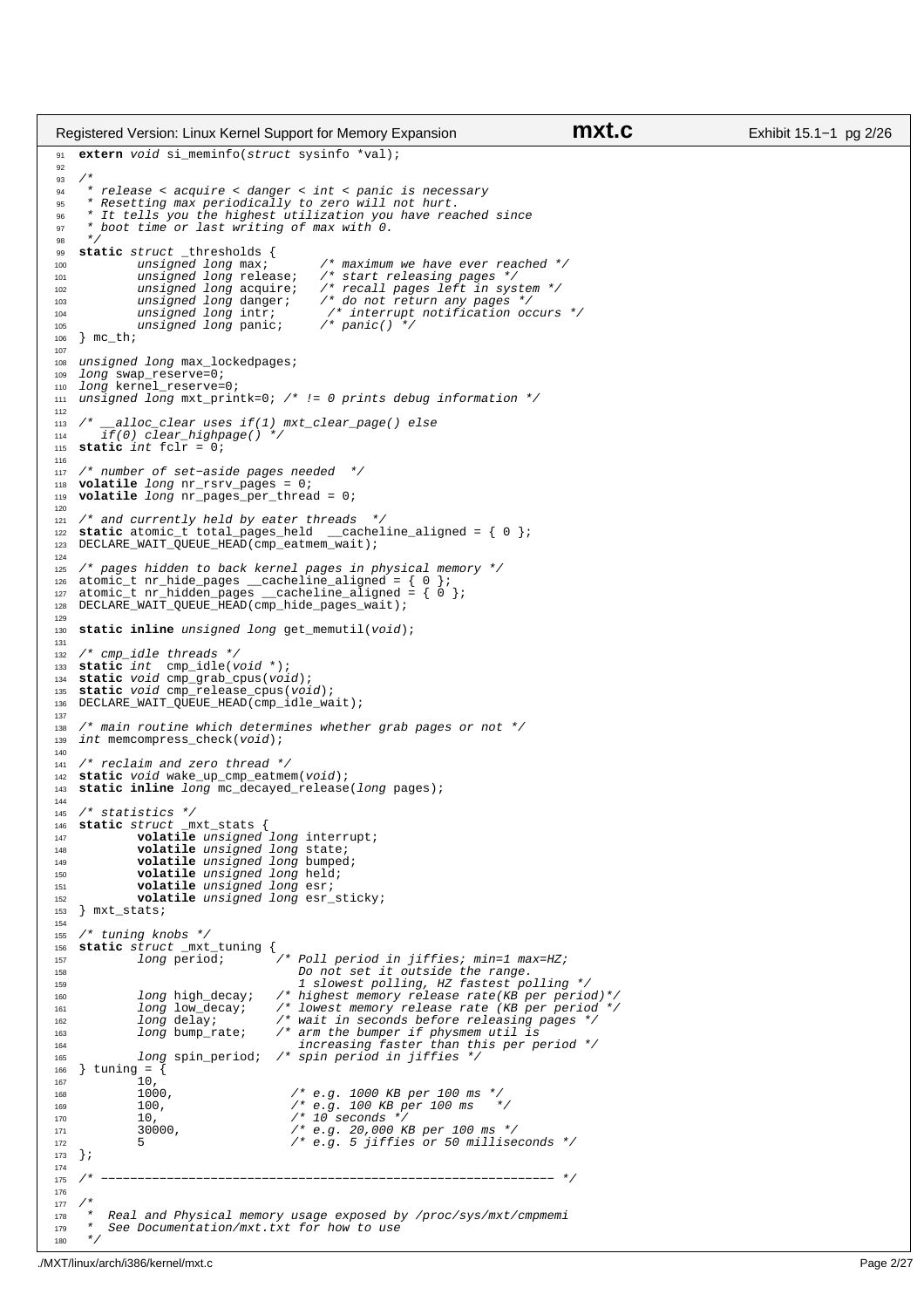```
181 struct cmpmem_info_t cmpmem_info;
182
183 /* −−−−−−−−−−−−−−−−−−−−− Section 1 −−−−−−−−−−−−−−−−−−−−−−−−−−−−−− */
184
185 /*<br>186 *
     * Pinnacle chip performance counter support
187 * Performance counters exposed from /proc/sys/mxt/cmpperf
188 * See Documentation/mxt.txt for how to use
\begin{array}{cc} 189 & * \end{array} 190 SLT190 struct cmpperf_info_t perf_counters;
191 unsigned long perf_counters_request; /* ICR mode */
192 int perf_counters_state; /* started or stopped */
193
194 static unsigned long prev_ira;
   static unsigned long prev_irb;
196
197
198 * Reads counters from hardware and copies to soft registers
199
200 inline void update_from_perf_counters(void)
201 {
202 unsigned long n;
203
204 n = READ_CTRL(IRA);<br>
205 perf counters.ira +
             perf_counters.ira += n;
206
207 n = READ CTRL(IRB);
208 perf_counters.irb += n;
209
210 /* following creates two 64 bit soft registers */
211 perf_counters.irax += (perf_counters.ira < prev_ira ) ? 1 : 0; 
212 prev_ira = perf_counters.ira;<br>213 perf_counters.irbx += (perf_c
213 perf_counters.irbx += (perf_counters.irb < prev_irb ) ? 1 : 0;<br>
214 prev_irb = perf_counters.irb;
             precirb = perf_counters.irb;
215
216 /* IRB consists of two 16−bit halves for some ICR modes. */
217 / The following may be meaningless in those modes */<br>218 /* The following may be meaningless in those modes */<br>218 /* but we will do and display the calculation in */
218 / and the will do and display the calculation in<br>219 /* but we will do and display the calculation in \frac{1}{2}/* the file /proc/sys/mxt/cmpperf anyway
220
221 perf_counters.irbl += (0xffff & n);
222 perf_counters.irbh += (0xffff & (n>>16));
223 }
224
225 /*
226 * This is called periodically to read hardware counters and copy
227 * them to 64−bit soft registers. It also processes
<sup>228</sup> * user commands entered from /proc/sys/mxt/icr (start|stop counting)
229<br>230
   inline void perf_counters_check(void)
231 {
<sup>232</sup> unsigned long n;
233
234 if ( perf_counters_request ) { /* start request */
235236 if ( perf\_counters\_state == 0 ) { /* stopped state */237
238 238 /* reset the counters first */<br>239 239 WRITE CTRL( ICR, 0 );
239 WRITE_CTRL( ICR, 0 );
240 /* Reading while ICR=0 should clear the reg */
241 n = READ_CTRL( IRA ); 
242 n = READ_CTRL( IRB );
243 WRITE_CTRL( IRA, 0 );
244 WRITE_CTRL( IRB, 0 );
245
<sup>246</sup> 246 (* clear the soft registers */<br>247 247 247 perf counters.mode=perf counters
247 perf_counters.mode=perf_counters_request;<br>248 perf counters.ira=0;
248 perf_counters.ira=0;<br>
perf_counters.ira=0;<br>
perf_counters.irb=0;
249 perf_counters.irb=0;<br>
perf_counters.irb=0;<br>
perf_counters.irb=0;
                                perf_counters.irbl=0;
251 perf_counters.irbh=0;<br>252 perf_counters.irax =0
<sup>252</sup> perf_counters.irax =0;<br><sup>253</sup> perf counters.irbx = 0;
253 perf_counters.irbx = 0;
254 prev_ira=0;
255 prev_irb=0;
256
257 /* put hardware in counting mode */
258 WRITE_CTRL( ICR, perf_counters_request );<br>
259 perf counters state = 1;
                                perf_counters_state = 1;
260261 } else { /* in started state */
262 update_from_perf_counters();<br>
263 1
263 }
264
265 } else { /* stop request */
266
267 if ( perf_counters_state ) { /* started state */
268
269 /* reset the counters first */
270 WRITE_CTRL( ICR, 0 );
Registered Version: Linux Kernel Support for Memory Expansion mxt.c Exhibit 15.1−1 pg 3/26
```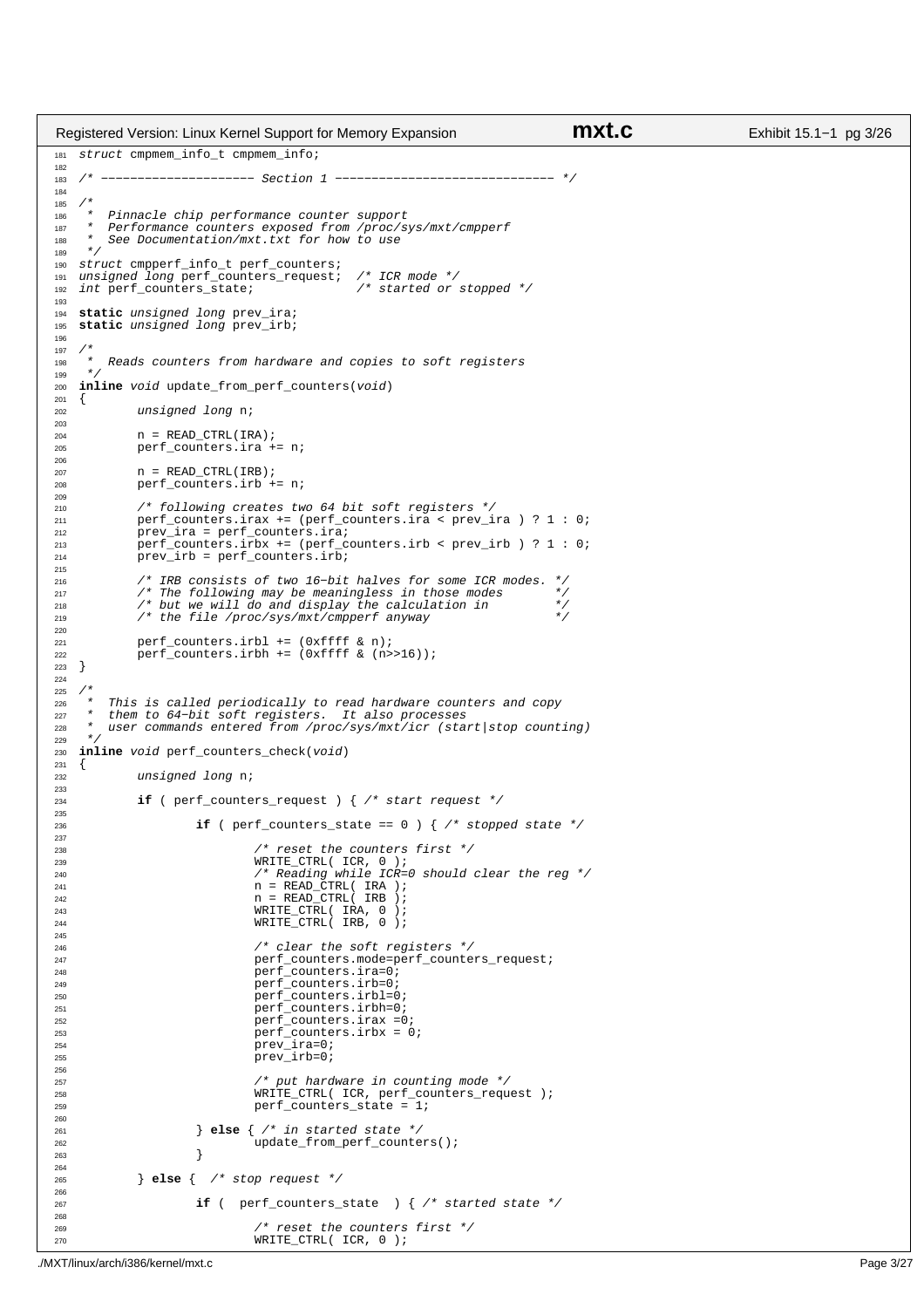```
271 /* Reading while ICR=0 should clear the reg */
272 n = READ_CTRL( IRA );
273 n = READ_CTRL( IRB );
<sup>274</sup> WRITE_CTRL( IRA, 0 );<br><sup>275</sup> WRITE_CTRL( IRB, 0 );
                                  WRITE_CTRL( IRB, 0 );
276
277 /* switch to stopped state */
278 perf_counters_state = 0; 
279
280 280 /* clear the soft registers */<br>281 281 281
                                  perf_counters.mode=0;
282 perf_counters.ira=0;
283 perf_counters.irb=0;
284 perf_counters.irbl=0;<br>
perf_counters.irbl=0;<br>
perf_counters_irbh=0;
                                  perf_counters.irbh=0;
286 perf_counters.irax=0;<br>287 perf counters.irbx=0;
287 perf_counters.irbx=0;<br>
288 prev ira=0;
288 prev_ira=0;<br>
289 prev_ira=0;<br>
prev_irb=0;
289 prev_irb=0;<br>290 }
290  }
291 }
292 }
293
294 /* --------------------- Section 2 -------------------------------- */
295
296 /*
          /proc/sys/mxt support
298 */
299 enum {
              MXT_ICR=1,<br>MXT_SWAP_RSRV=7,
301 MXT_SWAP_RSRV=7, /* amount of phys mem reserved in swap sp */
302 MXT_KERN_RSRV=8, /* amount of phys mem reserved in kern sp */
303 MXT_DEBUG=9, \frac{1}{2} /* turn on/off repeating printk() */
304 MXT_CMPPERF=10,<br>305 MXT_CMPMEMI=11.
305 MXT\_CMPMEMI=11,<br>306 MXT\_STATS=12.MXT STATS=12.
307 MXT_THRESHOLDS=13,
308 MXT_TUNING=14,
309 MXT_FCLR=15<br>310 } ;
   310 };
311
312 void get_cmpmem_info(struct cmpmem_info_t *si)
\begin{matrix} 313 \\ 314 \end{matrix}314 si−>memfree = nr_free_pages();<br>315 si−>usedmem = get used pages()
315 si−>usedmem = get_used_pages();
316 si−>physused = katsina_phys_used();
317 si−>util = get_memutil();<br>318 si−>cmphold = nr rsrv pages;
318 si−>cmphold = nr_rsrv_pages;
319 si−>cmpheld = atomic_read(&total_pages_held);
320 si−>cmphide = atomic_read(&nr_hide_pages);
321 si−>cmphidden = atomic_read(&nr_hidden_pages);
322 }
323
324325 * I need a wrapper because the requested data requires making 
326 * few function calls as shown in get_cmpmem_info()
327 */
328 static int wrap1_proc_dointvec(ctl_table *table, 
329 int write, struct file *filp, 
330 void *buffer, size_t *lenp)
331 {
332 if(table−>data==&cmpmem_info && table−>maxlen==sizeof(cmpmem_info))
                        get_cmpmem_info(&cmpmem_info);
334
335 return proc_dointvec(table,write,filp,buffer,lenp);
336 \quad \}337
338<br>339
339 * A user writing to /proc/sys/mxt/thresholds
340 * must cause a write to the actual hardware register SUTLR.
341 * This wrapper performs the task needed.
342 */
343 static int wrap2_proc_dointvec(ctl_table *table, 
344 int write, struct file *filp,
345 void *buffer, size_t *lenp)
346 {
int status = proc_dointvec(table, write, filp, buffer, lenp);
348
349 /* at this point memory copy of mc_th.intr 
350 has been updated by user */
351
352 if ( !write ) 
                        353 return status;
354
355 if ( mc_th.intr > 1000 ) {
<sup>356</sup> panic ("<MC>: illegal value in /proc/sys/mxt/thresholds");<br>356 panic ("<MC>: illegal value in /proc/sys/mxt/thresholds");
              <sup>Fallo</sup>, and the status;<br>}
358 }
359
360 if ( !status && table−>data==&mc_th ) {
Registered Version: Linux Kernel Support for Memory Expansion mxt.c Exhibit 15.1−1 pg 4/26
```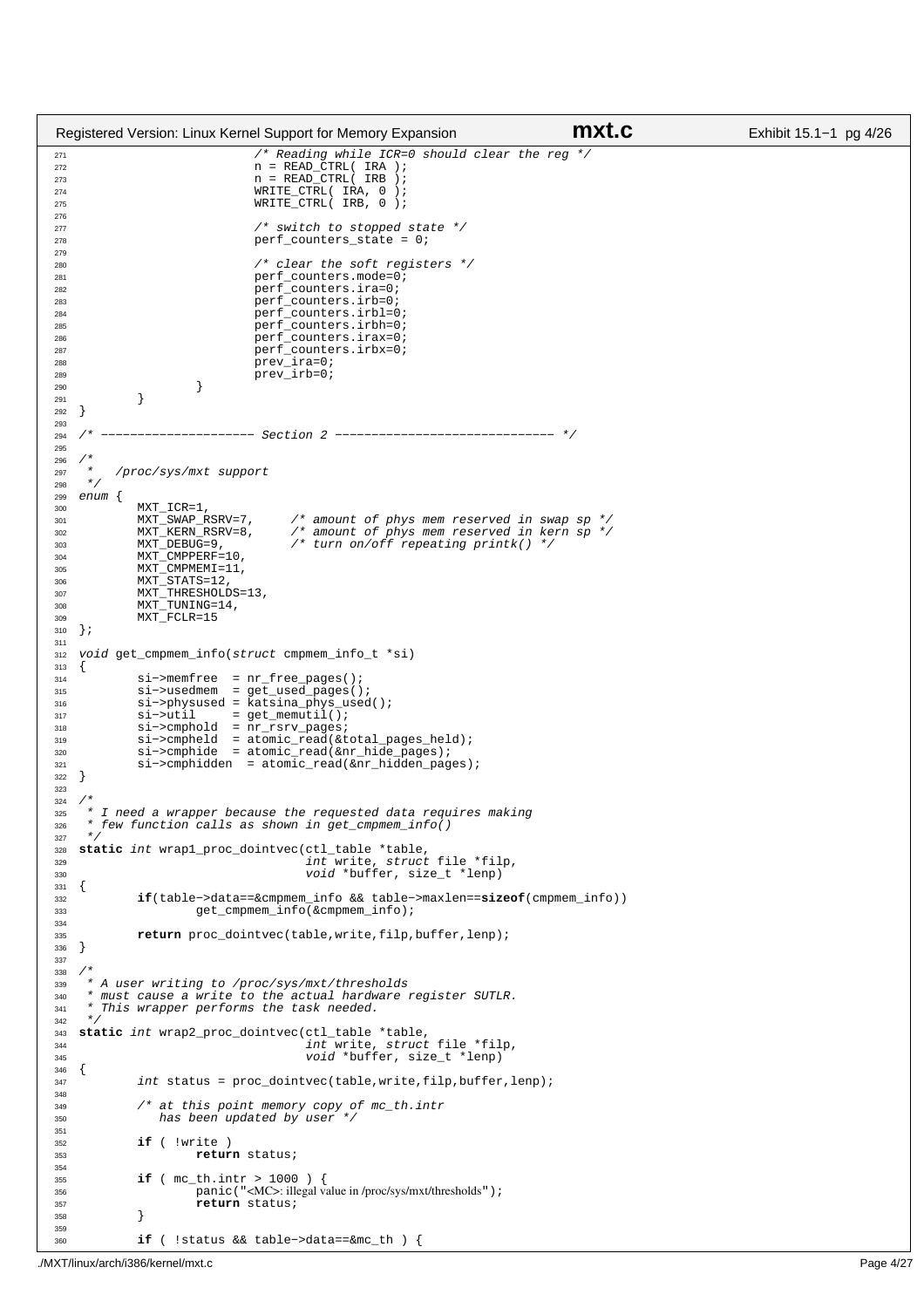```
361 \frac{1}{100} /* this will write that value to the<br>362 hardware register */
362 hardware register<br>363 hardware register<br>363 unsigned long th = me
363 unsigned long th = memutil_to_sectors( mc_th.intr );<br>364 WRITE_CTRL(SUTLR, th);
364 WRITE_CTRL(SUTLR, th);<br>365 printk("<MC>: Set SUTLR=
                          print\overline{k}("<MC>: Set SUTLR=%08lx\n", th);
366 }
367 else {
               printk("<MC>: error: /proc/sys/mxt/thresholds\n");
369 }
370
371 return status;
372 }
373
374 / *<br>375 / ** I need a wrapper because the requested data requires making
376 * few function calls
377 *
% * CAVEAT: you must periodically read /proc/sys/mxt/cmpperf<br>% * so that the hardware counters on the memory controller are copied<br>% * to the 64-bit soft registers. Otherwise 32-bit hardware counters may<br>% * roll over and 
382 * Likewise if you set /proc/sys/mxt/icr you must read this file once so<br>383 * that the value you wrote in icr is copied to the actual hardware
383 * that the value you wrote in icr is copied to the actual hardware 
384 * register<br>385 */\star386 static int wrap3_proc_dointvec(ctl_table *table, 
387 int write, struct file *filp,
388 void *buffer, size_t *lenp)
389 \{<br>390390 if(table−>data==&perf_counters && !write && 
391 table−>maxlen==sizeof(perf_counters))
                          perf_counters_check();
393
394 return proc_dointvec(table,write,filp,buffer,lenp);
    \}396
397
398 static struct ctl_table_header *mxt_table_header;
399
400 static ctl_table mxt_table[] = {
401 { MXT_ICR, "icr",
402 &perf_counters_request, sizeof(perf_counters_request), 
403 0644, NULL, &proc_dointvec },
404 { MXT_THRESHOLDS, "thresholds",
405 &mc_th, sizeof(mc_th), 
406 0644, NULL, &wrap2_proc_dointvec },
407 { MXT_SWAP_RSRV, "swap_rsrv",
408 &swap_reserve, sizeof(swap_reserve), 
409 0644, NULL, \& \text{proc\_dointvec} \},<br>
410 \{ \text{MXT} \& \text{RERN RSN} "kernel rsrv"
410 { MXT_KERN_RSRV, "kernel_rsrv",
411 &kernel_reserve, sizeof(kernel_reserve), 
412 0644, NULL, &proc_dointvec },
413 { MXT_DEBUG, "debug",
414 &mxt_printk, sizeof(mxt_printk), 
415 0644, NULL, &proc_dointvec },
416 { MXT_CMPPERF, "cmpperf", 
417 &perf_counters, sizeof(perf_counters), 
418 0\overline{4}44, \overline{NULL}, \& \text{wrap3\_proc\_dointvec},<br>
419 \{ MXT CMPMEMI, "cmpmemi",
419 \{ MXT_CMPMEMI, "cmpmemi",<br>420 6 cmpmem info, size of (c)
                  420 &cmpmem_info, sizeof(cmpmem_info), 
421 0444,NULL, &wrap1_proc_dointvec },
422 { MXT_STATS, "stats", 
423 &mxt_stats, sizeof(mxt_stats), 
424 0644, NULL, &proc_dointvec },<br>
425 { MXT_TUNING, "tuning",<br>
426 &tuning, sizeof(tuning),
427 0644, NULL, & proc_dointvec },<br>
428 { MXT_FCLR, "fclr",
429 &fclr, sizeof(fclr), 
430 0644,NULL, &proc_dointvec },
\{0\}<br>432 } ; \{0\}432 };
433
434 static ctl_table mxt_root_table[] = {
435 {254, "mxt", NULL, 0, 0555, mxt_table},
436 {0}
437 };
438
439 void mxt register sysctl(void)
440 {<br>441\begin{cases} \text{mxt}\_\text{table}\_\text{header} = \text{register}\_\text{system}\_\text{table}(\text{mxt}\_\text{root}\_\text{table}, 0); \end{cases}442 }
443
444 void mxt_unregister_sysctl(void)
445 {
446 unregister_sysctl_table(mxt_table_header);<br>447 }
    \rightarrow448
449 /* −−−−−−−−−−−−−−−−−−−−− Section 3 −−−−−−−−−−−−−−−−−−−−−−−−−−−−−− */
450
Registered Version: Linux Kernel Support for Memory Expansion mxt.c Exhibit 15.1−1 pg 5/26
```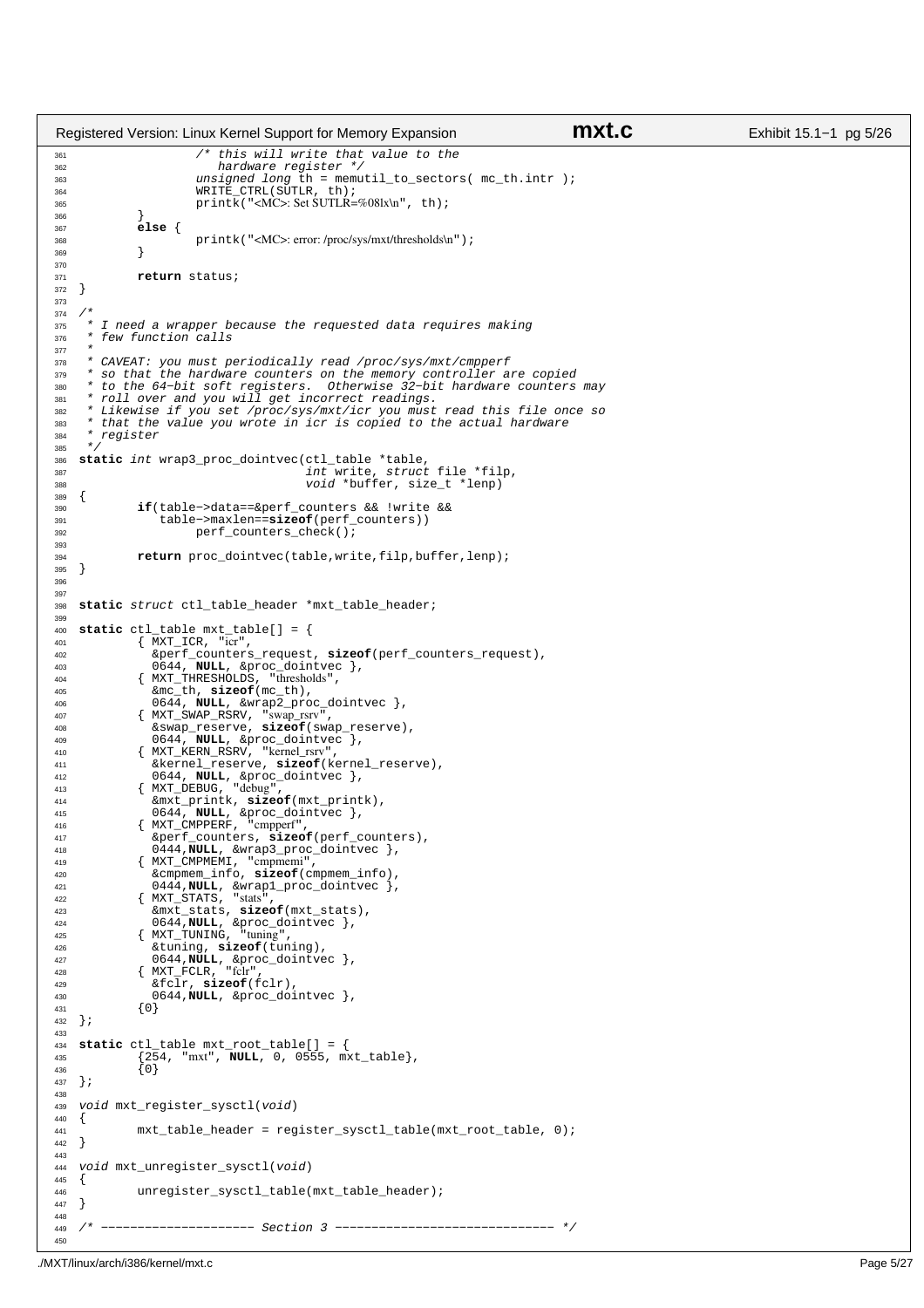```
451 /*
452 * Compression hardware specific stuff
453 */
454
455 #include <linux/mm.h>
456 #include <linux/version.h>
457 #include <linux/highmem.h>
458 #include <linux/swap.h>
459 #include <linux/swapctl.h>
460 #include <linux/smp_lock.h>
     461 #include <linux/tqueue.h>
462 #include <asm/page.h>
463 #include <asm/fixmap.h>
464 #include <asm/mxt.h>
     465 #include <asm/uaccess.h>
466 // #include <asm/spinlock.h><br>467 #include <asm/processor.h>
     467 #include <asm/processor.h>
468 #include <asm/io.h>
469 #include <linux/pci.h>
470 #include <linux/init.h>
471
472 int mxt_bios_found;<br>473 int mxt memory expa
473 int mxt_memory_expanded;<br>474 int mxt_compression_enak
474 int mxt_compression_enabled;<br>475 int mxt device found;
    int mxt_device_found;
476 int mxt_irq;
477
478 /*
479 * compression ratio becomes 1:1 we may need to swap pages out.<br>480 * Thus swap reserve is the amount reserved in the
480 * Thus, swap_reserve is the amount reserved in the
481 * swap space for compression purposes. Swap_reserve must be equal to the 
482 * committed but missing amount of memory, which is the real minus physical
483 * amount of memory. For example<br>484 * we told kernel that it has 1 GB
484 * we told kernel that it has 1 GB of memory but infact it has only 512MB<br>485 * in the box Since real=2*physical the swap reserve amount must be equi-
485 * in the box. Since real=2*physical, the swap_reserve amount must be equal
486 * to the physical amount of memory (that is amount of installed memory in
487 * the box) This value may be overridden from /proc/sys/mxt.
488<br>489
489 * Your total vm size is roughly ram size + swap size − swap_reserve
490 * One side effect of swap_reserve is that if you turn off swap or do not 
491 * have large enough swap processes cannot allocate more memory than
492 * ram size − swap_reserve. 
493<br>494
494 * When swap_reserve is 0, and if the process pages becomes incompressible
      * and there is not swap space left, then the process will be killed.
496
497
498 /* num_physpages is a Linux kernel variable.
499 * It is equal to the amount of "real memory" in MXT terminology
500 * e.g. If you have 512MB worth of DIMMs then real memory will be 1GB.
501 * cmp_num_physpages is the hardware "physical memory"
502 * available in the system. Real is roughly two times physical due to<br>503 * compression.
      \frac{*}{*} compression.
504unsigned long cmp_num_physpages=0;
506
507 static unsigned long L3_size=0;
508 static spinlock_t fast_page_lock;
509 void * katsina_vaddr;
510 extern long mxt_bios_table[16];
511
512 /* address offsets of various fields in the mxt_bios_table<br>513 copied from EBDA; sizes are in units of 4Kbytes */
513 copied from EBDA; sizes are in units of 4Kbytes *,<br>514 enum {
    enum {
515 magic =0.
516 _version_=0x4, 
517 _nr_real_,
                 nr_inhibit
\text{Tr}\left[\text{interrupt}\right], \text{Im}\left[\text{t}^{\text{min}}\right]520 _mmio_base_,
521 _L3_size_=0xc,
522 _mxt_enabled_=0xc,
\frac{1}{2} \frac{1}{2} \frac{1}{2} \frac{1}{2} \frac{1}{2} \frac{1}{2} \frac{1}{2} \frac{1}{2} \frac{1}{2} \frac{1}{2} \frac{1}{2} \frac{1}{2} \frac{1}{2} \frac{1}{2} \frac{1}{2} \frac{1}{2} \frac{1}{2} \frac{1}{2} \frac{1}{2} \frac{1}{2} \frac{1}{2} \frac{1}{2} \text{real\_start}\_=\overline{0x14}525 };
526
527 struct _mxtbios_addr {<br>528 unsigned long
528 unsigned long address;
529 unsigned long len;
530 };
531
532 #define address_region(nr,base) \frac{933 ((struct mxtbios addr *)((nr)*si
     533 ((struct _mxtbios_addr *)((nr)*sizeof(struct _mxtbios_addr)+(char *)(base)))
534
535 / *536 * arch/i386/kernel/setup.c::setup_mxt_memory() function had
537 * copied the MXT bios data from EBDA to mxt_bios_table. 
538 * Now we scan this table to determine hardware characteristics.<br>539 */
      \starRegistered Version: Linux Kernel Support for Memory Expansion mxt.c Exhibit 15.1−1 pg 6/26
```
**static** int mxt\_scan\_bios(void)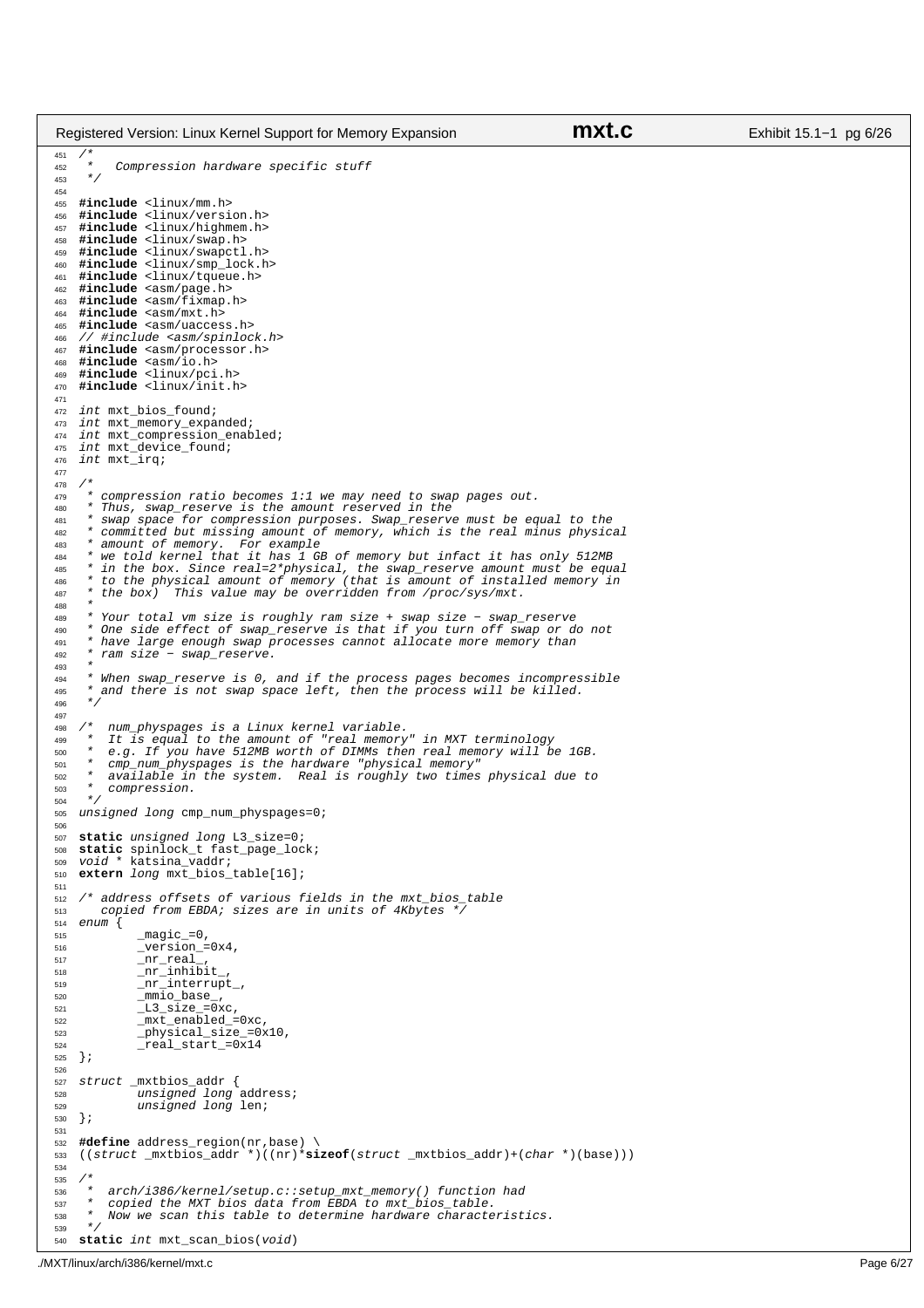```
\begin{matrix} 541 \\ 542 \end{matrix}unsigned long *bp = mxt bios table;
543 unsigned char *p;<br>544 int nr_real;
                int nr_real;
545 int \t{int} \t{int} int \t{1};
                int i;
547
548 printk("mxt_scan_bios: enter\n");
549
550 if( ! mxt_bios_table[0] )
551 return −ENODEV;
552
                mxt bios found = 1;
554
555 p = (unsigned char * )bp;
556
557 \frac{1}{558} /* PIC mode interrupt nr */<br>558 mxt irq = (unsigned int) p[
                mxt\_irq = (unsigned int) p[nr_interrupt_];559
560 /* real and inhibit regions of the memory */
561 nr_real = p[_nr_real_];
562 nr_inhibit = p[_nr_inhibit_];
563
564 if ( *((unsigned long *)(p+_L3_size_)) & 0x80000000 ) {
                           mxt_{compression\_enabled} = 1;566 printk("<MC> Compression is enabled\n");
567 }
                e<sup>1se</sup> {
569 mxt_compression_enabled = 0;
570 printk("<MC> Compression is disabled\n");
571 }
572
573 if (nr_{real})<br>574 if \left(\frac{n}{f_{max}}\right)574 /* E820 reported physical mem size (1X) but<br>575 * additional memory was added to address
575 * additional memory was added to address
576 * space (in linux/arch/i386/kernel/setup.c)
577 * /578 mxt_memory_expanded = 1;
579<br>580
                580 else {
581 /* No real mem regions were reported */
                mxt_memory_expanded = 0;583 }
584
585 cmp_num_physpages = *((unsigned long *) (p+_physical_size_));
586 /* take out the compression inhibited region(s), 
587 typically the lower 1MB<br>588 \star/
588 */
589 for(i=0; i<sup>2</sup> <i>cm</i> _{1} <i>th</i> <i>th</i> <i>th</i> <i>th</i> <i>th</i> <i>th</i> <i>th</i> <i>th</i> <i>th</i> <i>th</i> <i>th</i> <i>th</i> <i>th</i> <i>th</i> <i>th</i> <i>th</i> <i>th</i> <i>th</i> <i>th</i> <i>th</i> <i>th</i> <i>th</i> <i>th</i> <i>th</i> <i>th</i> <i>th</i> <i590 cmp_num_physpages −= 
591 address_region(0+nr_real, p+_real_start_)−>len;
592 printk("<MC> cmp_num_physpages: 0x\%08lx\n", cmp_num_physpages);
593
594 /* This is for the testing guy who want to locks his<br>595
                    595 pages mm/mlock.c */
596 if ( cmp_num_physpages )<br>597 max lockedpages
                           max\_lockedpages = comp\_num\_physpages/2;598
599 /* Parse the L3 cache size */
600 L3_size = *((unsigned long *)(p+_L3_size_)) & 0x1fffff;
601 printk("<MC> L3 pages: 0x%08lx\n", L3_size);
602
603 return 0;<br>604 }
    \}605
606 /*<br>607 *
<sub>607</sub> * – make the memory controller registers addressable.<br><sub>608</sub> * – calculate swap reserve amount.
608 * − calculate swap_reserve amount.<br>608 * − calculate swap_reserve amount.
\begin{array}{rcl}\n\text{609} & \star - \text{calculate compression management thresholds.} \\
\text{610} & \star / \n\end{array}\star611 static int mxt_setup_vm(void)
612 \begin{array}{c} 612 \end{array}613 unsigned long L3_fraction;<br>614 struct sysinfo val;
                struct sysinfo val;
615
616 /* map the memory mapped registers of the chip
617 * to kernel virtual space 
618 */
619 katsina_vaddr = ioremap_nocache( KATSINA_PHYS, KATSINA_LENGTH );
620 if( ! katsina_vaddr )
621 panic("<MC> couldn't virtual map MXT chip!");
622
623 printk("<MC>: MXT chip virtual address: 0x%08lx\n",<br>
(unsigned long) katsina vaddr);
                          (unsigned long) katsina_value);625
626 si_meminfo(&val);<br>627 totalram pages =
627 totalram_pages = val.totalram;<br>628 totalhigh_pages = val.totalhig
                total high_{\texttt{pages}} = val.totalhigh;
629
630 /* Reserve swap space for MXT purposes.
Registered Version: Linux Kernel Support for Memory Expansion mxt.c Exhibit 15.1–1 pg 7/26
```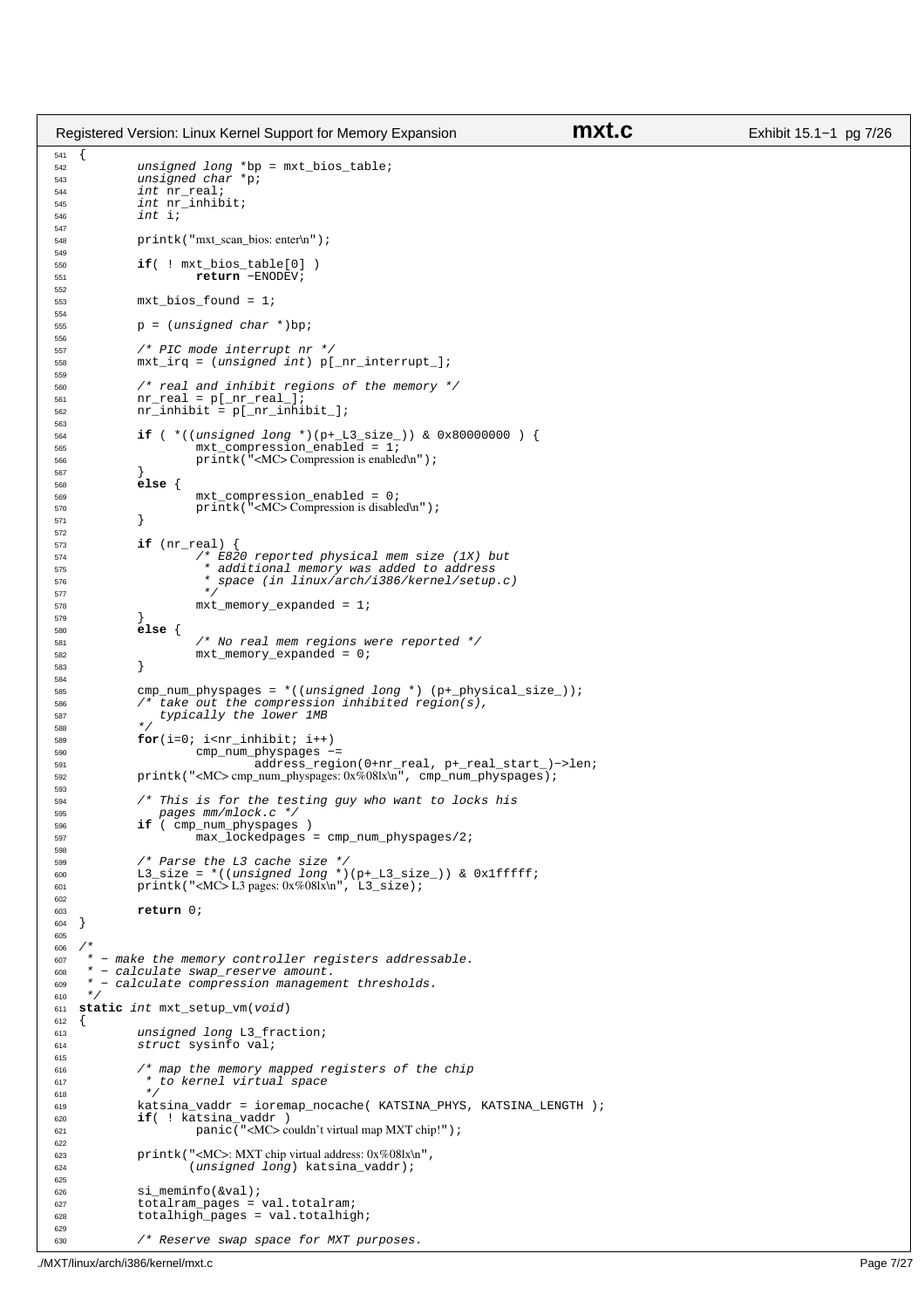```
631 * swap_reserve and kernel_reserve will be in units of pages
632 * (note: this was in units of kilobytes in 2.2 kernel support 
633 * patch.) Due to uncompressed<br>634 * IMB region I am reserving mo
                  IMB region I am reserving more than necessary, but 1MB of disk
635 * space is small enough on that I will keep it like this.<br>636
636 *637 if ( mxt_compression_enabled && 
638 totalram_pages > cmp_num_physpages ) {
639 #ifdef SWAP_RESERVATION
640 swap_reserve = totalram_pages − cmp_num_physpages;
    641 #else
642 swap_reserve = 0;<br>643 #endif
643 #endif
\frac{1}{\textbf{if}} ( swap_reserve < 0 )<br>\frac{1}{\textbf{if}} ( swap_reserve =
                                  swap\_reserve = 0;646
647 #ifdef MXT_KERNEL_RESERVATION
648 \overline{\phantom{a}} /* Undef'ing this section makes kernel_reserve=0 the default.<br>649 \overline{\phantom{a}} In the Beta 2 kernel, changes in the alloc page() API
649 In the Beta 2 kernel, changes in the alloc_page() API
650 busted the add_hidden_pages() call which I fixed.<br>651 651 couple the safety. I force kernel reserve=0 he
                            To double the safety, I force kernel_reserve=0 here.
652 * /653
\frac{1}{654} /* this is the overcommitted memory, i.e. missing amount */<br>\frac{1}{655} kernel reserve = totalram pages - cmp num physpages:
                        kernel_reserve = totalram_pages - cmp_num_physpages;
656
657 /* relax the restrictions to account for the memory
658 already allocated or reserved by kernel at boot time 
659 * /
660 kernel_reserve −= (val.totalram − val.totalhigh) − 
661 (val.freeram − val.freehigh);<br>662 (val.freeram − val.freehigh);<br>662 (kernel reserve = MIN(kernel reserve,
                        kernel_reserve = _MIN(kernel_reserve,
663 val.freeram − val.freehigh );
664 if ( kernel_reserve < 0 ) 
665<br>
formed_reserve = 0;<br>
\text{Kernel\_reserve} = 0;666 #endif
667
<sup>568</sup> printk("<MC>: %ld pages reserved in swap space\n",<br>
<sup>669</sup> swap_reserve);
669 swap_reserve);
670 printk("<MC>: %ld pages may be hidden for kernel pages\n",
671 kernel_reserve);<br>672 brintk("<MC>: %ld compress
                        672 printk("<MC>: %ld compressed physical pages\n", 
673 cmp_num_physpages);
674 printk("<MC>: %ld totalram_pages\n", 
675 totalram_pages);
676 printk("<MC>: %ld totalhigh_pages\n", 
\begin{array}{c} 677 \\ 678 \end{array} totalhigh_pages);
678 }
679
680 /* +1 for truncating to the highest integer */
681 L3_fraction = ( (1000 * L3_size)/cmp_num_physpages )+1;
682<br>683
683 /* Setup physical memory pressure thresholds.
684 * This is mostly guess work but conservative.
685 * We know that we do not want physical to exceed 
686 * (1000−L3_fraction)/1000 utilization. 
687 * We add some fat to cover worst possible expansion.
688 */
689 if ( mxt_compression_enabled ) {
690 unsigned long th;
691 /* th is about 4MB physical; +1 is needed
692 * for very large memory so that th!=0 */
693 th = ((1000 * 1024) / cmp_num_physpages) + 1;
694
695 /* dont use less than 1 percent */
696 if (th < 10) th = 10;
697
698 mc_th.intr = 1000 − L3_fraction − th;
699 mc_th.danger = mc_th.intr − 2*th;
700 mc_th.acquire = mc_th.danger − th;
701 // mc_th.release = mc_th.acquire − th;<br>702 // this is a temp workaround for kswap
702 // this is a temp workaround for kswapd burning too much cpu<br>mc th.release = mc th.acquire - 1;
703 mc_th.release = mc_th.acquire − 1;
704 mc_th.panic = MC_TH_PANIC;
705 } 
706 else {
707 mc_th.panic = mc_th.intr = mc_th.danger = 708
708 mc_th.acquire = mc_th.release = 1000;
709 }
710 return 0;<br>
711 }
    \left\{\right\}712
713 static void mxt_cleanup_vm(void)
714 {<br>715iounmap(katsina_vaddr);
716 }
717
718<br>719
         Reads hardware registers and returns physical memory utilization
720 * in fraction of 1000
Registered Version: Linux Kernel Support for Memory Expansion mxt.c Exhibit 15.1−1 pg 8/26
```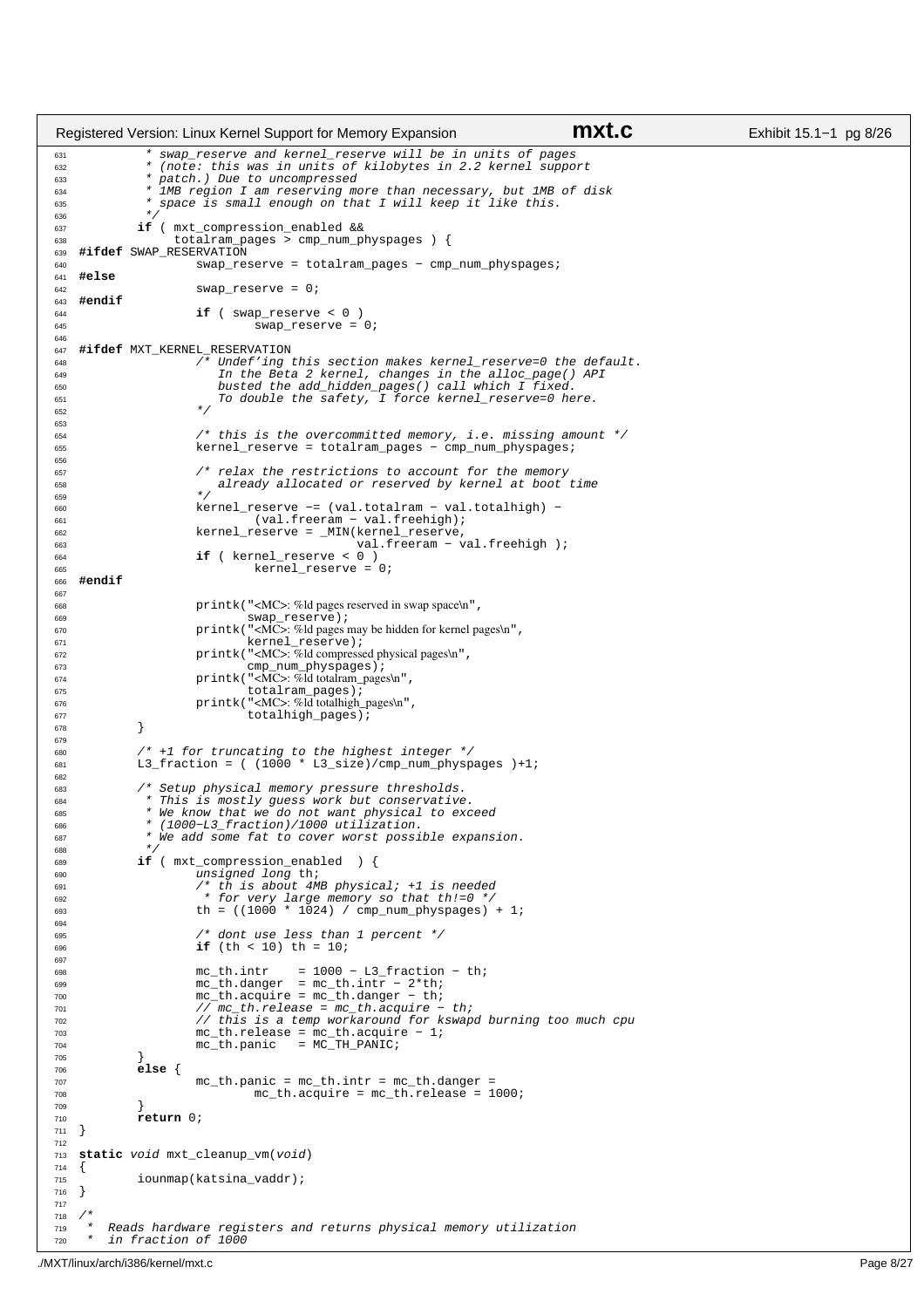```
721 */
<sup>722</sup> unsigned long katsina memutil(void)
\begin{matrix} 723 \\ 724 \end{matrix}<sup>724</sup> unsigned long sectors;<br><sup>725</sup> unsigned long numpages
725 unsigned long numpages;
726 unsigned long util;
727
\frac{728}{729} /* return some dummy number so that people's<br>\frac{729}{729}729 divisions don't fail */<br>730 if ( ! mxt compression ena
730 if ( ! mxt_compression_enabled )<br>
return 1000;
                        731 return 1000; 
732
733 sectors = READ_CTRL(SUR);
              numpages = sectors / (PAGE\_SIZE/SECTION\_SIZE);735
736 /* the MXT box has 64GB max real address space; doing 
737 this arithmetic with 32−bit integers is tricky:
738 There are max 16 million pages. Dividing by 8
739 ensures that (1000 * num) < 2**32 
740<br>741
              util = ( 1000 * (numpages/8) ) / (cmp_numberspages/8);742
743 if ( !util ) 
                        util = 1;745
746 return ( (unsigned long) util );
   747 }
748
749 /*
          util is between 0 and 1000
\frac{751}{752} \frac{*}{752}unsigned long memutil_to_sectors(unsigned long util)
753 \{753, 754\}754 return ( ( util * (cmp_num_physpages/1000) ) 
755 * (PAGE_SIZE/SECTOR_SIZE) );
   \}757
758 static unsigned long memutil_to_pages(unsigned long util) 
759 {
              \texttt{return} ( util * (cmp_num_physpages/1000) );
761}
762
763 /*<br>764 *
764 * Returns physical memory utilization in units of page */\star766 unsigned long katsina_phys_used(void)
\begin{matrix} 767 \\ 768 \end{matrix}768 long sectors;<br>769 long numpages
              long numpages;
770
771 /* return some dummy number so that divisions don't fail */
772 if ( ! mxt_compression_enabled )<br>773 return cmp num physpages
                         return cmp_num_physpages;
774
775 sectors = READ_CTRL(SUR);
776 numpages = sectors / (PAGE_SIZE/SECTOR_SIZE);
777
778 return ((unsigned long)numpages);
   \}780
781 /* −−−−−−−−−−−−−−−−−−−−− Section 4 −−−−−−−−−−−−−−−−−−−−−−−−−−−−−− */
782
783<br>784
     * Fast page operation is a method for manipulating pages using the
785 * Katsina chip "Fast Page Operation". These merely update pointers 
786 * in the chip instead of doing 4KB bulk transfers. 
"<br>These clear a page about 10 times faster than processor can.<br>788 * See CNB 3.0 spec RMPR, RMPCR register pairs.
     788 * See CNB 3.0 spec RMPR, RMPCR register pairs.
789<br>790
790 * FIXME: if compression is disabled or this is not an MXT box 
791 * this function will silently return. It will not do what it is
792 * expected to do. For this reason, we will not export it for 
793 * others to use this nifty function. We should put an emulator
794 * in so that it performs its functions regardless if 
795 * this is MXT hardware or not.
796
797
798 /* there is a coherency bug for zero page op in pass−3 chips 
799 * we will use "move page and clear source" operation instead */
800 #define FAST_ZERO_PAGE_BUG
801
802 inline
803 void fast_page_op( unsigned long cmd,
804 unsigned long src_page, /* page number in RMPR reg */
805 unsigned long dst_page, /* page number in RMPCR reg */
806 unsigned long class_code,<br>807 int wait)
\begin{array}{c|c}\n\text{807} & \text{int wait}\n\end{array}808 \t{809}unsigned long flags;
810 unsigned int tmp;
Registered Version: Linux Kernel Support for Memory Expansion mxt.c Exhibit 15.1–1 pg 9/26
```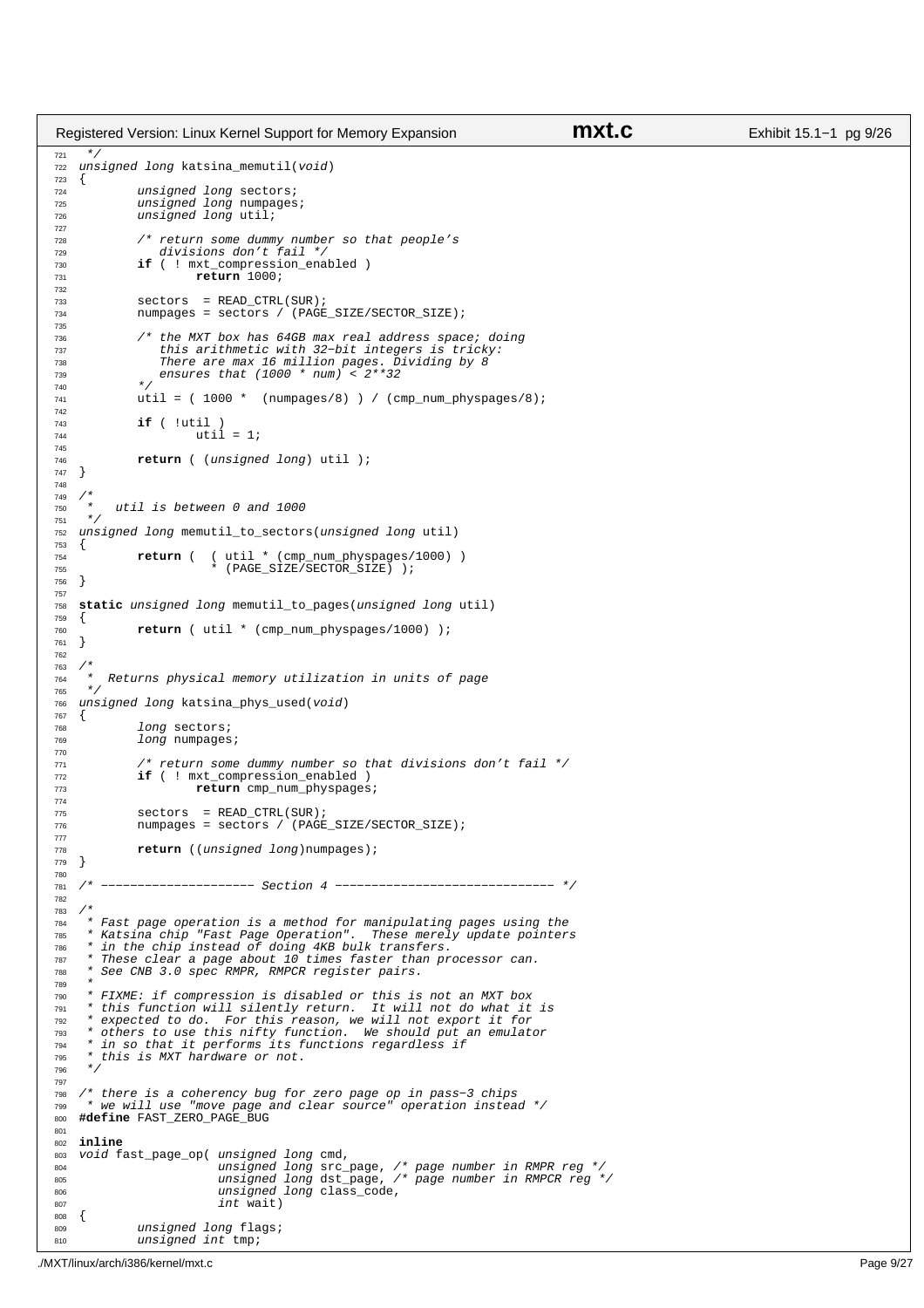```
811
<sup>812</sup> if (! mxt compression enabled )
813 return;
814
815 spin_lock_irqsave(&fast_page_lock,flags);
816
817 class code &= RMPR_CLASSCODE_BITMASK;
818
819 switch (cmd) {<br>820 case RMPR CMD
820 case RMPR_CMD_NOOP:<br>821 case RMPR CMD ZEROP
821 case RMPR_CMD_ZEROPAGE:
822 case RMPR_CMD_FLUSHINVALIDATE: 
823 case RMPR_CMD_TRANSFERCC_CTT:
824 case RMPR_CMD_MOVECTT2LAST:
            825 case RMPR_CMD_INVALIDATE_XFERCC:
826 WRITE_CTRL( RMPR, RMPR_BUILD_REQUEST(cmd, class_code,<br>827 sec page) );
\frac{1}{\sqrt{2}} src_page) );<br>ass
828 break;<br>828 case RMPR CMD
829 case RMPR_CMD_MOVEZEROSRC_CC:
830 case RMPR_CMD_MOVEZEROSRC:
            831 case RMPR_CMD_SWAPPAGE_CC:
832 case RMPR_CMD_SWAPPAGE:
833 WRITE_CTRL( RMPCR, RMPCR_LOCK_BIT | dst_page); 
834 WRITE_CTRL( RMPR, RMPR_BUILD_REQUEST(cmd, class_code,<br>835 STC Dage) );
                                                                src\_page) );
836 break;
837 default:
838 printk("<MC>: error: fast page op undefined\n");<br>839 }
839 }
840841 if (wait) {<br>842 vol
                      842 volatile unsigned long tmp;
843 do {
\begin{array}{ccc}\n & \text{temp} = \text{READ\_CTEL} \text{ ( } \text{RMPR} \text{ ) } i \\
\text{R45} \text{ }\n\end{array}845 } while ( (tmp & RMPR_CMD_MASK) );
846
847
848 /* Serialize instruction execution */
             cpuid(0,&tmp,&tmp,&tmp,&tmp);
850
en<br>851 spin_unlock_irqrestore(&fast_page_lock, flags);<br>852 }
   \left\{ \right\}853
854 #ifdef FAST_ZERO_PAGE_BUG
855 /* don't touch this memory at all; helps fix the hardware bug */
856 static char scratch[PAGE_SIZE] __attribute__ ((aligned(PAGE_SIZE)));
857 #endif
858<br>859
   859 #ifndef FAST_ZERO_PAGE_BUG
860861 * Zero page operations is a method for clearing a page using a Katsina
862 * chip "Fast Page Operation". Clearing a page is merely updating a 
863 * pointer instead of a 4KB bulk transfer. It also invalidates the 
864 * corresponding lines in L3 cache. See CNB 3.0 spec, RMPR register.
     \star866 inline
   867 static void cmpmem_zero_page(unsigned long page_no, int wait)
868 {<br>869
869 unsigned long flags;<br>870 unsigned int tmp;
            unsigned int tmp;
871
872 spin_lock_irqsave(&fast_page_lock,flags);
873<br>874
             /* zero a single physical page with page frame number <page_no>*/
875 WRITE_CTRL( RMPR, RMPR_BUILD_REQUEST(RMPR_CMD_ZEROPAGE,
\frac{1}{876} 0, page_no) );
877
878 if (wait) {<br>879 vol
879 volatile unsigned long tmp;<br>RRO
                      880 do {
881 tmp = READ_CTRL( RMPR );<br>
882 htile ( (tmp & RMPR_CMD_MASK) );
883 }
884
885 /* Serialize instruction execution */
886 cpuid(0,&tmp,&tmp,&tmp,&tmp);
887
888 spin_unlock_irqrestore(&fast_page_lock, flags); 
889 }
890 #else
   891 inline
892 static void cmpmem_zero_page(unsigned long page_no, int wait)
893 {
894 unsigned long va = PAGE_ALIGN((unsigned long)scratch);
895 fast_page_op( RMPR_CMD_MOVEZEROSRC_CC, page_no, 
896 \overline{pa(va)} > PAGE SHIFT, 0, 1);
897 }
    898 #endif /* FAST_ZERO_PAGE_BUG */
899
900
Registered Version: Linux Kernel Support for Memory Expansion mxt.c Exhibit 15.1−1 pg 10/26
```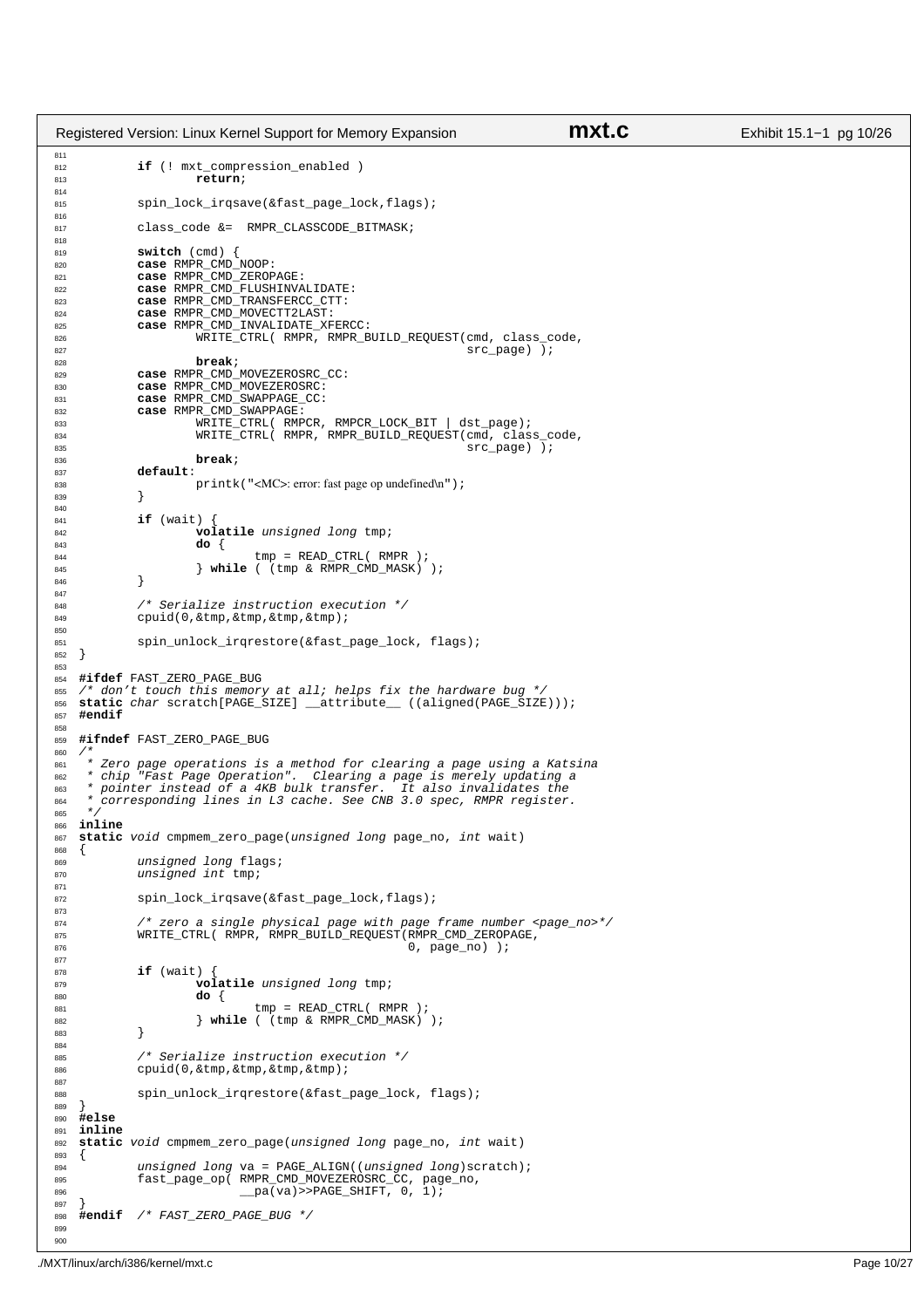```
901 #include <asm/page.h>
902 #include <linux/mm.h>
903 #include <linux/highmem.h>
904
905 void *mxt_clear_virtpage(unsigned long vaddr)<br>906 {
906 {
907 /* First 1 Meg does not compress on Katsina */
908
909 unsigned long paddr = __pa(vaddr);
910
911 if ( paddr < MIN_ADDR_FASTCLEAR || !mxt_compression_enabled ) {
912 memset((void*)vaddr, 0, PAGE_SIZE);
913<br>914
914 else {
                        cmpmem_zero_page(paddr>>PAGE_SHIFT, 1);
916 }
917 return ( (void *)vaddr );
918 }
919<br>920
   void mxt_clear_page(struct page *page)
921 {
922 unsigned long page_nr = (unsigned long)(page − mem_map);
923
924 if ( !VALID_PAGE(page) )<br>925 BUG();
                        BUG();
926
927 if ( mxt_compression_enabled && 
928 page_nr > (MIN_ADDR_FASTCLEAR >> PAGE_SHIFT) ) {
929 cmpmem_zero_page(page_nr, 1);<br>return;
              930 return;
931 }
932
933 if ( ! PageHighMem(page) )
934 clear_page( page_address(page) );
935 else
                        clear_highpage(page);
937 }
938
939 void mxt_clear_highpage(struct page *page)
   \{941 mxt_clear_page(page);<br>942 }
   \{943
944 /* arch/i386/kernel/mxt.c */
945 extern void (*mxt_fast_clear)(struct page *);
946
947 /* make the function available for general use */<br>948 static void mxt hook clear page(void)
   static void mxt_hook_clear_page(void)<br>{
949unsigned long flags;
951 spin_lock_irqsave(&fast_page_lock,flags);
952 mxt_fast_clear = mxt_clear_page;<br>953 mxt_fast_clear = mxt_clear_page;<br>953 spin unlock irgrestore(&fast pag
              spin_unlock_irqrestore(&fast_page_lock, flags);
954 }
955
956 static void mxt_unhook_clear_page(void)
957 {
958 unsigned long flags;<br>959 MCPRINTK ("<MC> mxt un
959 MCPRINTK("<MC> mxt_unhook_clear_page: enter\n");<br>960 spin lock_irgsave(&fast_page_lock_flags)
960 spin_lock_irqsave(&fast_page_lock,flags);
961 mxt_fast_clear = NULL;
962 spin_unlock_irqrestore(&fast_page_lock, flags);<br>963 }
   \{964
965 /* −−−−−−−−−−−−−−−−−−−−− Section 5 −−−−−−−−−−−−−−−−−−−−−−−−−−−−−− */
966
967 /*
essent to the support: if SUR register exceeds SUTLR register controller<br>sestant in the set interrupt which is an indication of physical memory
969 * will fire an interrupt which is an indication of physical memory<br>970 * Pressure
       970 * pressure. 
971 * We're already tracking this by polling; but interrupts will catch the 
972 * pressure in between two polls if pressure is increasing fast. 
973 *974
975 static struct tq_struct sutlr_task;
976
977 static void execute_sutlr_task(void * n)
978 \{<br>979
979 if ( katsina_memutil() > mc_th.panic )<br>
980 panic("<MC> cannot reduce physical memory pressure!\n");<br>
981 cmp_grab_cpus();
982 memcompress_check();<br>983 return;
983 return;<br>984 }
   \{985
986 static void cmpintr_isr(int irq, void *dev_instance, struct pt_regs *regs)
987 {
              volatile unsigned long status;
989
990 MCPRINTK ("cmpintr_isr: enter\n");
Registered Version: Linux Kernel Support for Memory Expansion mxt.c Exhibit 15.1−1 pg 11/26
```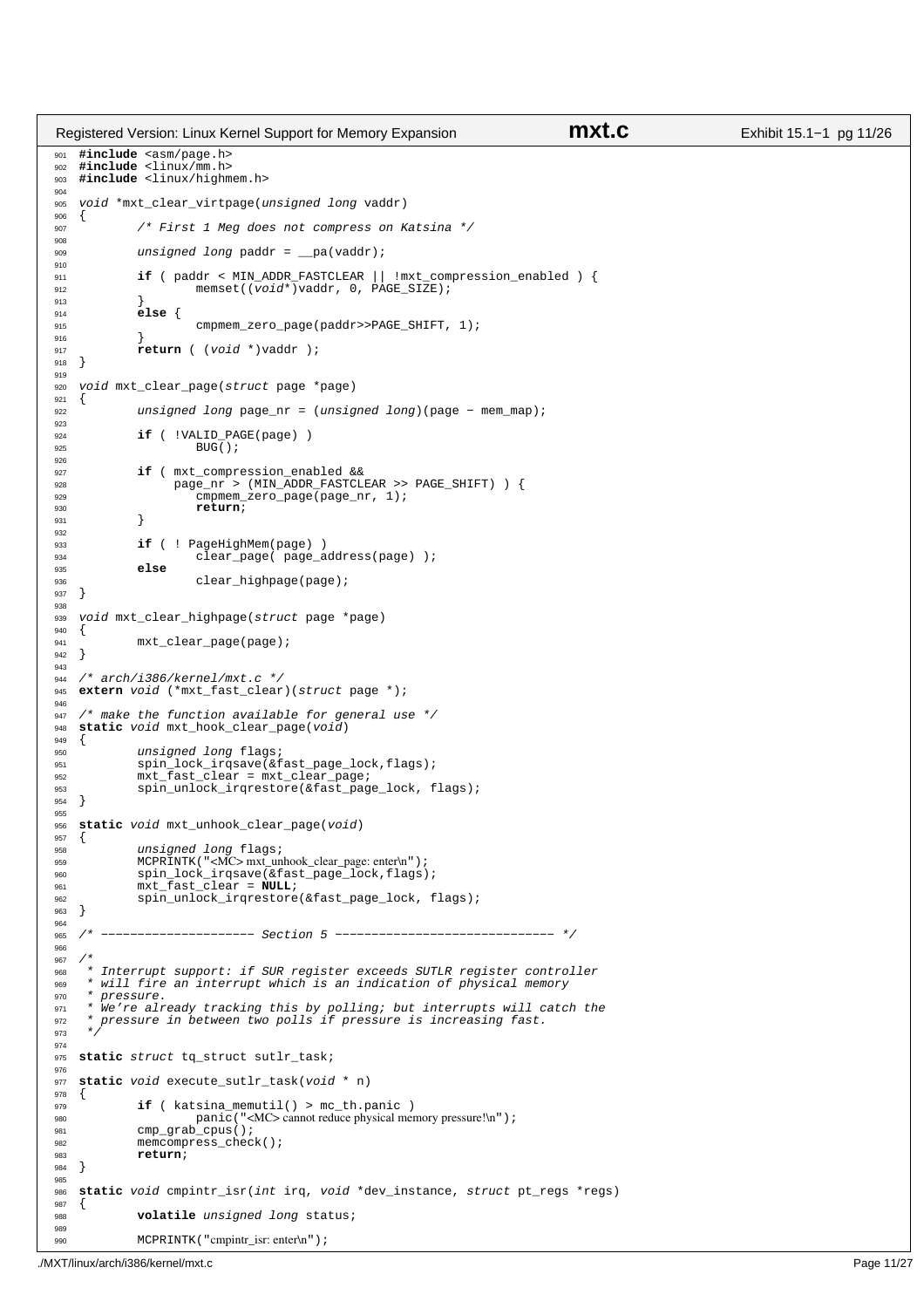```
991
992 status = READ CTRL(ESR);
993
994 mxt_stats.esr = status;<br>995 mxt stats.esr sticky |=
                mxt_stats.esr_sticky |= status;
996
997 if ( status & ESR_SUTLR_MASK ) { 
998 /* there is physical memory pressure */
999 mxt_disable_sutlr_interrupt();<br>1000 mxt_clear_sutlr_interrupt();
1000 mxt_clear_sutlr_interrupt();<br>1001 media = music state of task (&sutlr task &to
1001 queue_task(&sutlr_task, &tq_immediate);
1002 mark_bh(IMMEDIATE_BH);
1003<br>1004
1004 else {
                 mxt_clear_all_interrupts();
\begin{bmatrix} 1006 \\ 1007 \end{bmatrix}1007
1008
1009 static struct pci_dev *pdev;
1010
1011 static int mxt_setup_interrupts(void)
\begin{matrix} 1012 \\ 1013 \end{matrix}1013 unsigned char pci_bus, pci_device_fn, pci_intr_pin, pci_intr_line;<br>1014 volatile unsigned long status;
                volatile unsigned long status;
1015
1016 if ( ! mxt_bios_found ) {<br>
printk("<MC>: No MXT bios found\n");
1018 return 1;
1019 }
10201021 if ( ! mxt_compression_enabled ) { \text{printk}(\text{``}<M.C>=}) (Ompression disperse)
                            printk("<MC>: Compression disabled\n");
1023 return 1;<br>1024 }
1024 }
1025
1026 if ( ! pcibios_present() ) {<br>
printk("<MC>: No pci bios, no interrupts! Polling only\n");
1028 return 1;<br>1029 f
1029 }
1030
1031 if(pcibios_find_device( IBM_PCI_VENDORID_COMPMEM,<br>1032 IBM_PCI_DEVICEID_COMPMEM,
1033 0,
1034 &pci_bus,
1035 &pci_device_fn) ) {
1036 printk("<MC>: no PCI; no interrupts!\n");
1037 return 1;<br>1038 }
1038
1039
1040 mxt device found = 1;
1041
1042 pdev = pci_find_slot(pci_bus, pci_device_fn);<br>1043 pcibios read config byte(pci bus, pci device
1043 pcibios_read_config_byte(pci_bus, pci_device_fn , pci_device_fn , pci_device_fn , pci_device_fn , pci_device_fn , p , p , p , p , p , p , p , p , p , p , p , p , p , p , p , p , p , 1044 IOH PCI_INTERRUPT_PIN, &pci_intr_pin);<br>1045 pcibios_read_config_byte(pci_bus, pci_device_fn,<br>1046 PCI_INTERRUPT_LINE, &pci_intr_line);
1047
1048 printk("<MC>: bus=%x, devfn=%x, vid=%04x, did=%04x\n"<br>class=%x. irq=%d. pin=%x. line=%x\n".
<sup>1049</sup> \frac{1050}{\pi} \frac{\text{class} = \% \text{x}}{\text{arg} \cdot \text{class}}, \frac{\text{arg} \cdot \% \text{x}}{\text{arg} \cdot \text{class}}, \frac{\text{arg} \cdot \% \text{x}}{\text{arg} \cdot \text{class}}\mathtt{pci\_bus} ,
1051 pci_device_fn,
1052 pdev−>vendor,<br>
1053 pdev−>device,
1053 pdev−>device,<br>pdev->device,<br>ndev->class
                           .<br>pdev->class,
1055 pdev−>irq,<br>1056 pdev−>irq,
1056 pci_intr_pin,
1057 pci_intr_line);
1058
1059<br>1060
                 * Initialize for interrupts
1061<br>1062
                 // WRITE_CTRL(ESMR0, 0); /* disable interrupts connected to NMI */
1063
1064 /* physical memory fatal UE; Brett says it works. Other 
1065 ServerWorks bits occasionally will light up */
1066 WRITE_CTRL(ESMR0, 1<<5); 
1067
1068 /* Driver is supposed to handle SUTLR interrupts
1069 * this will turn off SUTLR interrupts from reaching NMI */
1070 WRITE_CTRL(ESMR0, (READ_CTRL(ESMR0) & 
                                            \sim ((unsigned long)ESMR1_SUTLR_INT)));
1072 WRITE_CTRL(ESMR1, 0); /* disable interrupts connected to INTx */<br>1073 mxt clear all interrupts(); /* clear existing ones */
1073 mxt_clear_all_interrupts(); /* clear existing ones */
1074 WRITE_CTRL(SUTLR, 0xffffffff); /* set SUTLR to a high value */
1075 WRITE_CTRL(SUTHR, 0xffffffff); /* set SUTHR to a high value */
1076
1077<br>1078
1078 * Initialize the immediate tasks that ISR will dispatch \star1079 */
1080 /* sutlr_task.next = NULL; */
Registered Version: Linux Kernel Support for Memory Expansion mxt.c Exhibit 15.1−1 pg 12/26
```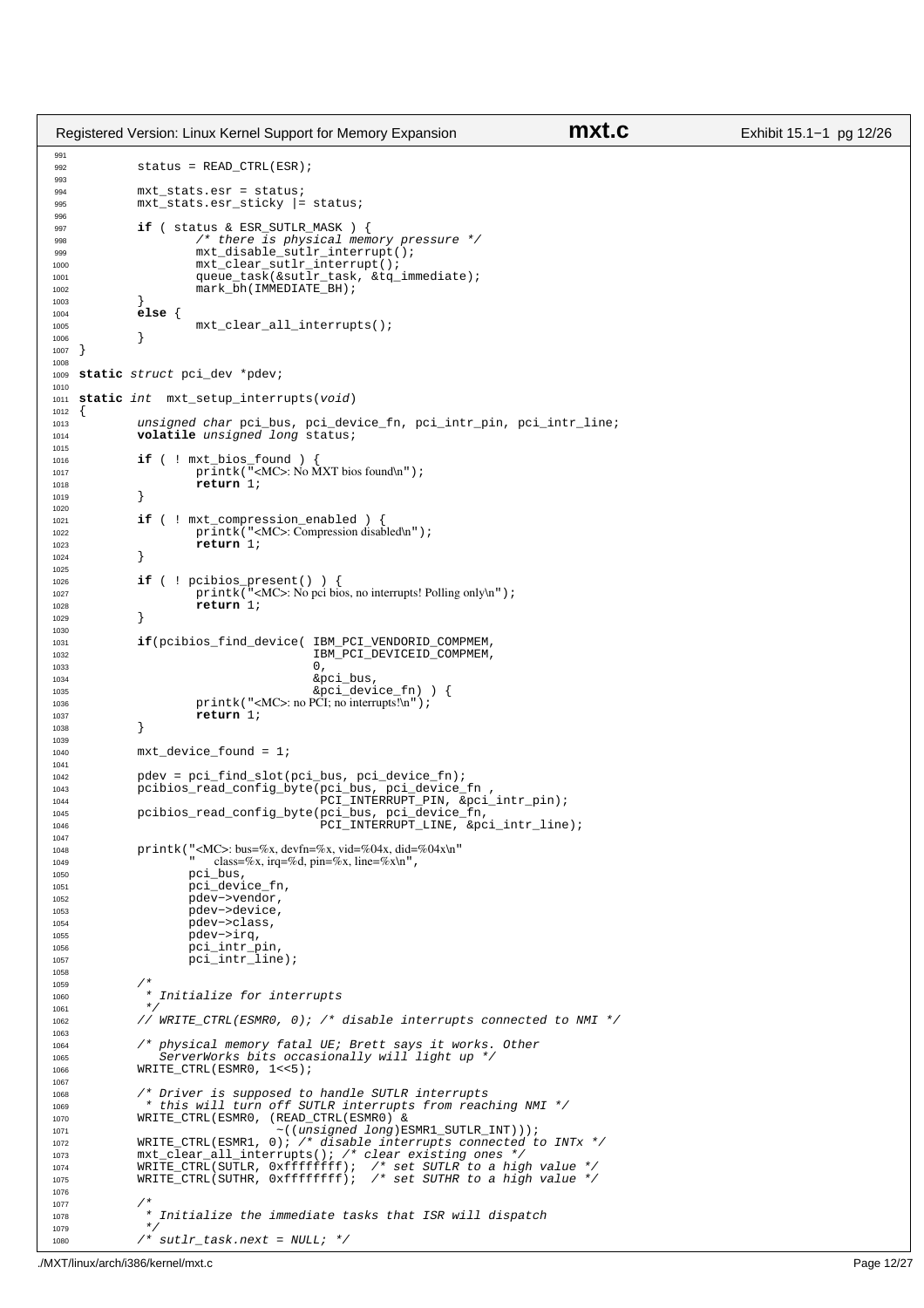```
1081 sutlr_task.sync = 0;
1082 sutlr_task.routine = execute_sutlr_task; 
1083 sutlr_task.data = 0;
1084
1085<br>1086
                 * Try connecting to the interrupt
1087
1088
1089 if ( pdev−>irq ) {
1090 /* Note: in uniprocessor build of Linux
1091 * pdev−>irq comes back as zero. No clue why. 
1092 * In SMP build with APICs on pdev−>irq comes back as a 
1093 * valid number. Must have to do with PIC vs APIC modes.
1094 * Thus, in uni build I pick the IRQ from $MXT table in
1095 * EBDA. In smp build I use pdev−>irq */
1096 mxt_irq = pdev−>irq;
\begin{array}{ccc} 1097 & & & \end{array}1098
1099 if (request_irq(mxt_irq, &cmpintr_isr,<br>
1100 0, "MXT Memory Controller", pdev)) {<br>
1101 printk("<MC>: request_irq() failed\n");
1102 return 1;<br>1103 }
1103 }
1104
1105 printk("<MC>: MXT Memory Controller interrupt connected IRQ=%d\n", 
1106 mxt_irq);
1107
1108
1110 * set the interrupt threshold which when exceeded<br>1110 * memory controller will send an interrupt
                 * memory controller will send an interrupt<br>* /
1111<br>1112
                status = memutil_to_sectors(mc_th.intr);
1113 WRITE_CTRL(SUTLR, status);
1114 printk("<MC>: Set SUTLR=%08lx\n", status);
1115
1116 mxt_enable_sutlr_interrupt();
1117 status = READ_CTRL(ESMR1);
1118 printk("<MC>: Set ESMR1=%08lx\n", status);
1119
1120 return 0;
1121 } 
1122
1123 static int mxt_disconnect_interrupts(void)
1124 \{<br>1125
                mxt\_disable\_suffix\_interrupt();
1126 mxt_clear_sutlr_interrupt();<br>1127 free irg(mxt irg, pdev);
1127 free_irq(mxt_irq, pdev);<br>1128 free_irq(mxt_irq, pdev);
1128 return \overrightarrow{0};
    <sup>1</sup>
1130<br>1131 /*
                1131 /* −−−−−−−−−−−−−−−−−−−−− Section 6 −−−−−−−−−−−−−−−−−−−−−−−−−−−−−− */
1132
1133 /*1134 * Generic Memory Compression Support
1135 */
1136
1137 #include <linux/slab.h>
1138 #include <linux/kernel_stat.h>
1139 #include <linux/swap.h>
1140 #include <linux/swapctl.h>
1141 #include <linux/smp_lock.h>
1142 #include <linux/pagemap.h>
1143 #include <linux/init.h>
1144 #include <linux/version.h>
1145 #include <linux/highmem.h>
1146 #include <linux/cache.h>
1147
1148 #include <asm/pgtable.h>
1149 #include <asm/mxt.h>
1150 // #include <asm/spinlock.h>
1151
1152 /* cmp_idle thread related */
1153 #include <linux/delay.h>
1154 #include <linux/sched.h>
1155
1156 /* cmptimer related */
1157 #include <linux/tqueue.h>
1158
1159 /* cmp_idle thread related */
1160 #define CMP_NMAX_TASKS 32
1161 #define CMP_IDLE_RUN 1
1162 #define CMP_IDLE_SLEEP 0
1163
1164 static struct task_struct *cmp_idle_task[CMP_NMAX_TASKS];
1165 static volatile int cmp_idle_run=CMP_IDLE_SLEEP;
1166
1167 /* static struct task_struct *cmp_zerod_task[CMP_NMAX_TASKS]; */
1168
1169 static struct task_struct *cmp_eatmem_task[CMP_NMAX_TASKS];
1170
Registered Version: Linux Kernel Support for Memory Expansion mxt.c Exhibit 15.1−1 pg 13/26
```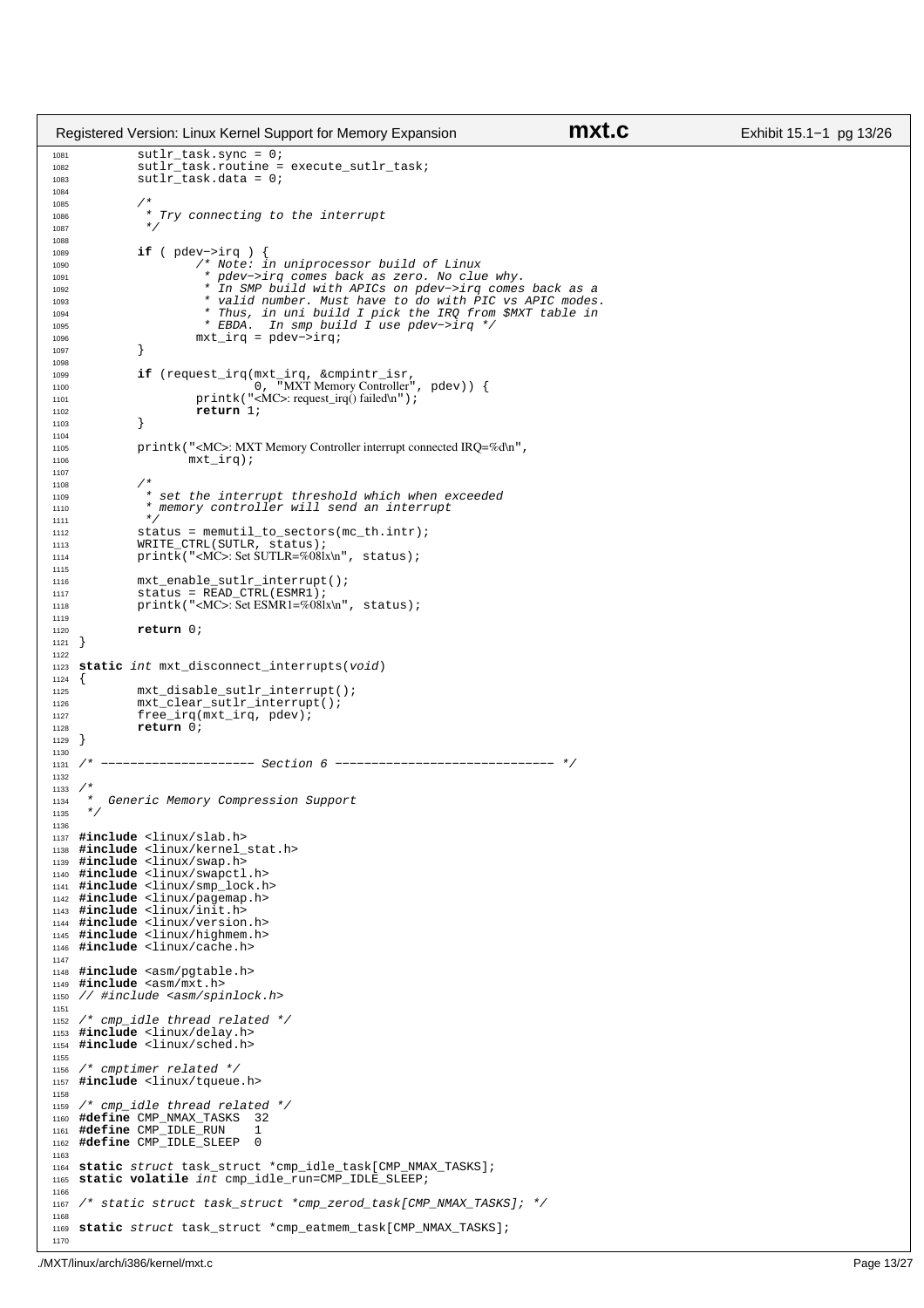```
1171 /* cmptimer related */
1172 static void start_periodic_task(void);
1173 static void stop_periodic_task(void);
1174
1175 /* for stalling processes */
1176 static void zap_bad_processes(void);
1177
1178 static spinlock_t mc_lock __cacheline_aligned;
1179
1180<br>1181
1181 * We basically check for 5 different ranges of memory utilization 
1182 * between 0 and 100% of memory utilization. 
1183 * Consider the 100 to be some max number
1184<br>1195
1185 * [ 1 | 2 | 3 | 4 | 5 ]
1186 * 0 th_rel th_acq th_dan th_int 100
1187
1188 * we always try to keep the system operating in 1−3
1189 * in phase 1 there is nothing to do...<br>1190 * in phase 2 we are willing to release
1190 * in phase 2 we are willing to release a few pages if necessary/possible
1191 * in phase 3 we are trying to acquire pages if possible
1192 * in phase 4 we are bringing the utilization back to 3 threshold
      * in phase 5 we are in high danger mode, we should basically block CPUs */1194
1195
1196 extern unsigned long totalreserved;
1197
1198 static inline unsigned long get_memutil(void)
1199 \{<br>1200\frac{1}{2} memutil is normalized to 1000 */
1201 \qquad \qquad \text{unsigned long~memutil = katsina\_memutil();<br>1202 \qquad \qquad \text{if } (\text{memutil} > \text{mc th.max}) {
               if (memutil > mc_th.max)
1203 mc\_th.max = memutil;<br>1204 if (mc th.max > mc t
1204 if \text{mc\_th.max} > \text{mc\_th.intr}<br>
1205 MCDRINTK ("me th max =
1205 MCPRINTK("mc_th.max = %ld\n", mc_th.max);<br>
1206 if (mc_th.max > mc_th.panic )<br>
1207 panic("<MC> memory pressure!\n");
1208 }
                memutil;
1210 }
1211
1212 unsigned long get_used_pages(void)
1213 \{<br>1214
               1214 return (totalram_pages − nr_free_pages());
1215 }
1216
1217 static inline int memutil_2_state(unsigned long memutil)
1218 \{<br>12191219 \frac{1}{2} /* classify the current memory utilization into a narticular state \frac{1}{2}1220 particular state */
1221 int state;
1222
1223 if (memutil < mc_th.release)<br>1224 if state = 1;
                         state = 1;1225
else if (memutil < mc_th.acquire)<br>1226 else if (memutil < mc_th.acquire)
                         state = 2;
1228
1229 else if (memutil < mc_th.danger)<br>1230 else if x = 3istate = 3;1231
1232 else if (memutil < mc_th.intr)<br>1233 else if (the state = 4;
                          state = 4;1234
1235 else
1236 57 541237
1238 return state;<br>1239 }
1239 }
1240
1241 *<br>1242 * mu:
1242 * mu: current physical memory utilization<br>1243 * maxmu: maximum desired physical utilization
1243 * maxmu: maximum desired physical utilization
        if mu exceeds maxmu we will create a free page pool deficieny
1245 * so that kswapd and friends can bring some pages back to the pool.
1246 *
1247 * algorithm:<br>1248 * assume
1248 * assume compression rate piecewise linear and stable in time
            then1250 * maxmu maxpages<br>1251 * --- = ---1251 * −−−−− = −−−−−−−
1252 * mu usedpages
1253<br>1254
        this equation drives how many pages we have to take out of the system.
1255 */
1256
1257
1258 #define HIGH_DECAY ((tuning.high_decay*1024)/PAGE_SIZE)
                               1259 #define LOW_DECAY ((tuning.low_decay*1024)/PAGE_SIZE)
1260 /*
Registered Version: Linux Kernel Support for Memory Expansion mxt.c Exhibit 15.1−1 pg 14/26
```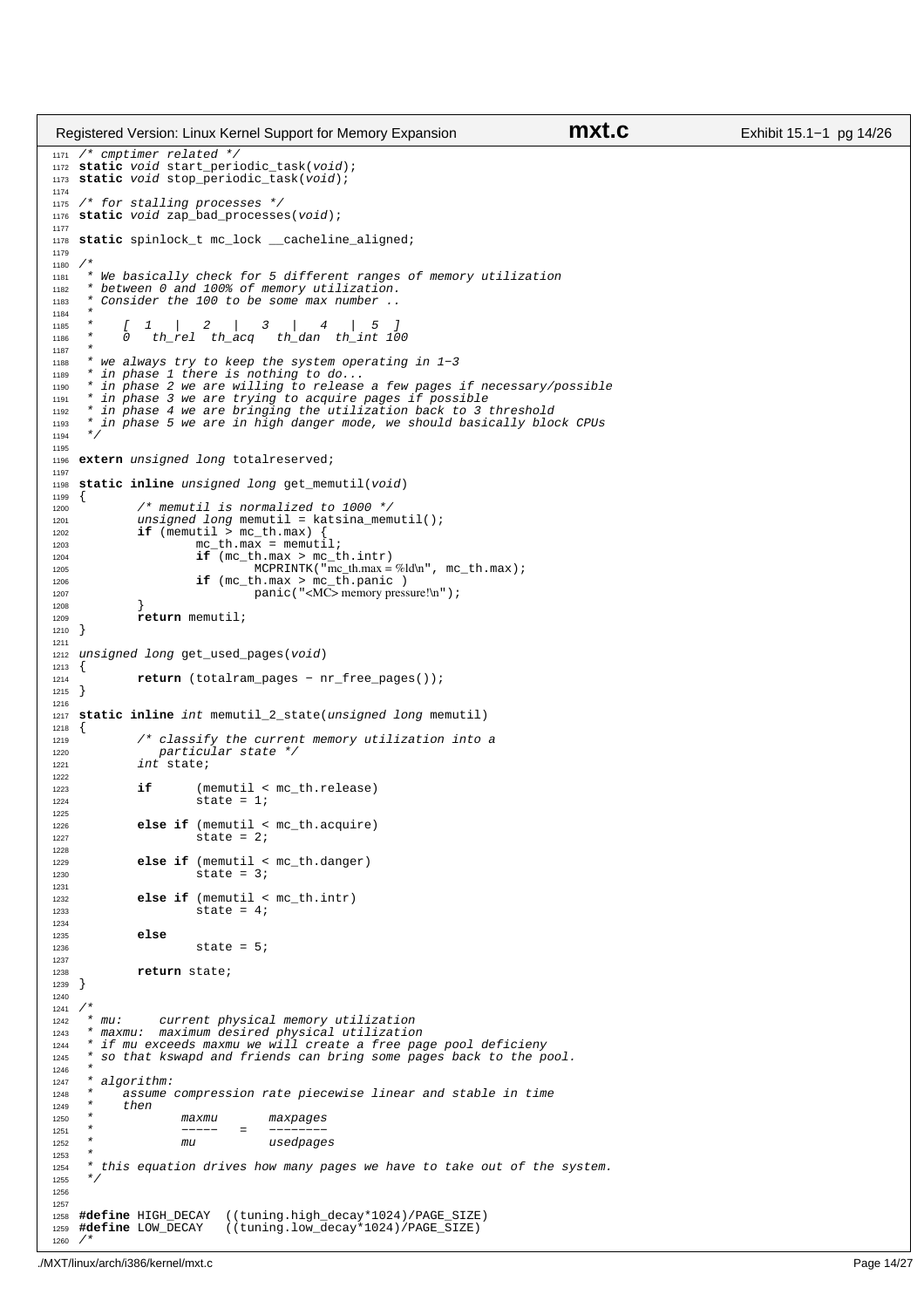```
1261 * Slowly release held pages at a rate of one percent
1262 * per period (period is 100ms) with limits
1263 */<br>1264 sta
    static inline long mc_decayed_release(long pages)
1265 \{<br>1266long decay;
1267
1268 if ( pages <= 0 )<br>1269 return 0;
                          \mathbf{r}eturn 0;
1270
1271 decay = pages/500; /* 2 percent decay per second */
1272
1273 if ( decay > HIGH_DECAY )
1274 \text{decay} = \text{HTGH} \text{DECAY};<br>1275 else if (decay < LOW DECAY)
1275 else if ( decay < LOW_DECAY )
1276 decay = LOW_DECAY;
1277
1278 pages = _MAX (pages - decay, 0);
1279
1280 return pages; 
1281 }
1282
1283 / *<br>1284 *
1284 * mu is current physical memory utilization
1285 * maxmu is target physical memory utilization
1286 * this function will calculate how many pages we
1287 * should take away from the system to reduce<br>1288 * physical memory pressure.
        physical memory pressure.
1289
1290 static inline long mc_adjust_check(unsigned long mu, unsigned long maxmu)
12911292 long adj;
1293 long usedpages;<br>1294 long maxpages;
1294 long maxpages;<br>1295 long priree;
1295 long nrfree;<br>1296 long tmp;
                10nq tmp;
1297 long actual_reserved;<br>1298 long ceil;
1298 long ceil;<br>
1299 long hidde
               long hidden;
1300
1301 /* in steady state nr_rsrv_pages == actual_reserved.
1302 * in transient state nr_rsrv_pages might be much larger
1303 * than actual_reserved because eatmem threads take<br>1304 * time to allocated and clear memory */* time to allocated and clear memory */1305
1306 nrfree = nr_free_pages();
1307 usedpages = totalram_pages − nrfree;
1308
1309 /*
1310 * Maxpages is max number of used pages we should allow for.
1311 * We are not going to count the pages we reserved 
1312 * because they are zeroed and therefore they do 
1313 * not contribute to the physical utilization mu 
1314<br>13151315 hidden = atomic_read(&nr_hidden_pages);
1316 hidden = (hidden/NR_CPUS)*NR_CPUS;
1317
1318 actual_reserved = atomic_read(&total_pages_held) + hidden;
1319
1320 maxpages = (long)maxmu * ((usedpages−actual_reserved) / (long)mu);
1321
....<br>1322 /* pages we should take out from the system<br>1323 * to meet (mu <= maxmu) target
1323 * to meet (mu <= maxmu) target */
1325 tmp = totalram_pages − maxpages; 
1326 tmp = ( (tmp+NR_CPUS−1)/NR_CPUS )*NR_CPUS;
1327
1328<br>1329
* sanity check: no need to reserve more than the missing<br>* amount of physical memory. But the reason for this equation<br>* (as opposed to (usedpages+nrfree)/2) is because,<br>* a) the user might have limited memory size to less
1333 * the real memory size. For example, 512MB physical
1334 * and 1024MB real is in the system. But user specifies 
1335 * mem=700M in /etc/lilo.conf.
1336 * b) we need the pressure the utilization down below mc_th.danger
1337 \star c) we add 10% to cover any slop we might have forgotten<br>
1338 \star such as SetPageReserved() pages.
1338 * such as SetPageReserved() pages.<br>1330 * d) L3 contents need to be flushed of
                 * d) L3 contents need to be flushed out to the physical memory;
1340 * (although fast page clear does that.)
13411342 ceil = (long) totalram_pages<br>- (long)mc th.rel
1343 − ( (long)mc_th.release * ((long)cmp_num_physpages / 1000))
1344 + (long)cmp_num_physpages / 10L + (long)L3_size;
1345 if ( tmp > ceil )
\tan \theta tmp = ceil;
1347
1348 /* sanity check: cannot reserve negative count of pages */<br>1349 if ( \text{tmp} < 0)
                if (tmp < 0)1350 tmp = 0;
Registered Version: Linux Kernel Support for Memory Expansion mxt.c Exhibit 15.1−1 pg 15/26
```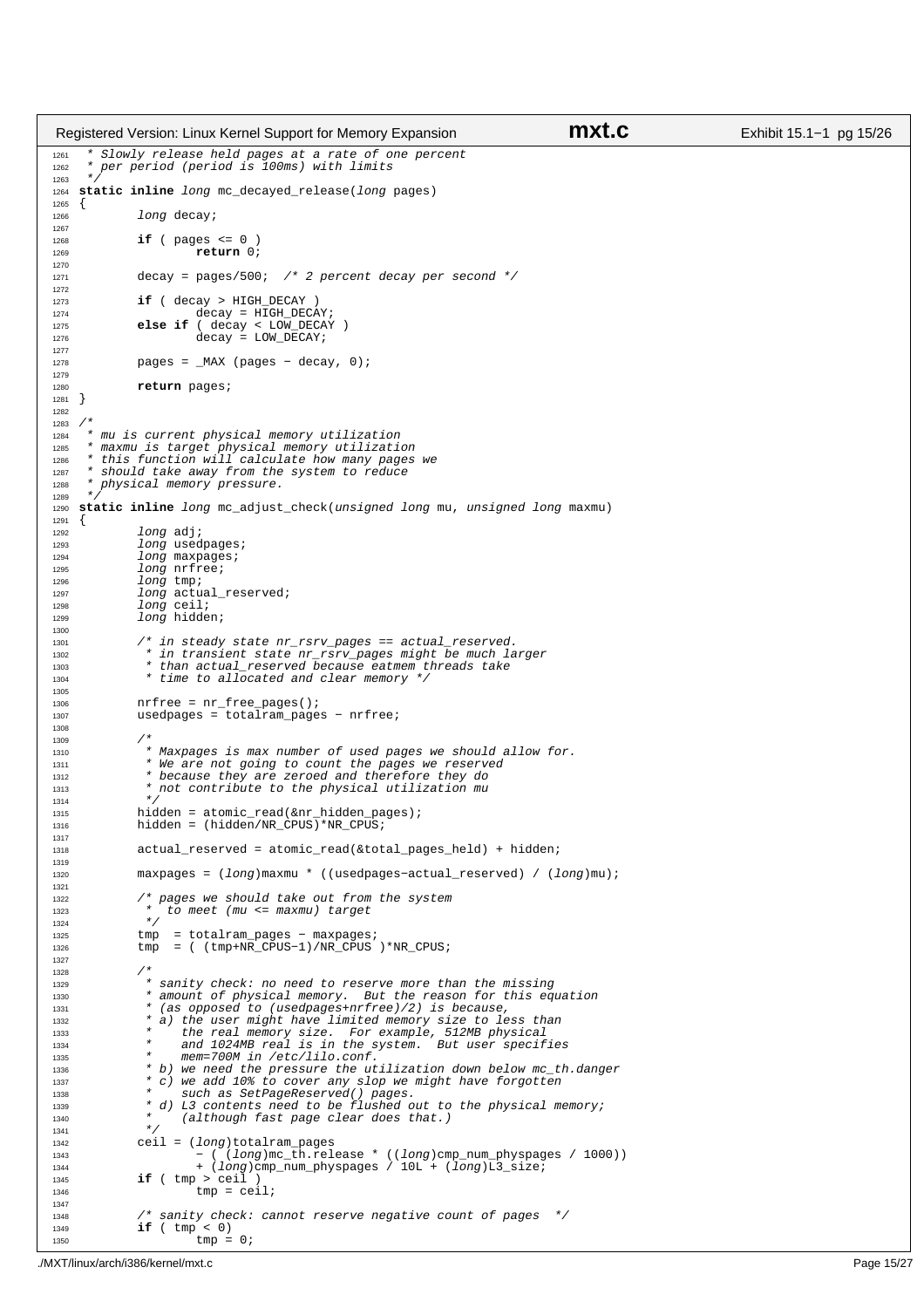```
1351
1352 adj = tmp − actual_reserved;
1353
1354 /* positive means grab more pages than previously;
1354 * regative means release some pages */
1356
1357 /* let the decay routine release the pages; we are not going 
1358 * to do it here (adj < 0 case). And if the positive 
1359 * adjustment is too small don't bother (adj > 0 case) */
1360 if ( adj < (L3\_size/32) )<br>
1361 if ( adj < b return 0;
                         return 0;
1362
1363 /* nr_rsrv_pages is what memeater threads should grab
1364 * hidden is what page hiding threads are hiding
1365 */
1366 nr_rsrv_pages = tmp − hidden;
1367 nr_pages_per_thread = nr_rsrv_pages/smp_num_cpus;
1368
1369 return adj;
1370 }
1371
1372
1373 /* If memory utilization is running up too fast we will try<br>1374 * to bump it by quickly allocating pages even when we are
1374 * to bump it by quickly allocating pages even when we are in the<br>1375 * safe state 1.
      * safe state 1.
1376
1377 static long bump fast(long curr util, long prev_util, long curr held)
1378 {
1379 long tmp = memutil_to_pages (curr_util − prev_util);
1380 tmp = _MIN( curr_held + tmp, totalram_pages − cmp_num_physpages );
1381 return ( _MAX( tmp, 0 ) );
1382 }
1383
1384 static int release_delay __cacheline_aligned;
1385 static volatile int cur_state __cacheline_aligned;
1386 static atomic_t prev_state __cacheline_aligned = { 0 }; 
1387 static atomic_t prev_util __cacheline_aligned = { 0 }; 
1388
1389 int memcompress_check(void)
1390 {
1391 long memutil;
1392 unsigned long flags;<br>1393 10ng th bump;
1393 long th_bump;<br>
1394 int bumped=0;
1394 int \text{ bumped=0};<br>1395 int \text{ state};int state;
1396
1397 memutil = get_memutil();<br>1398 cur state = state = memu
              cur\_state = \frac{1}{2} = state = memutil_2_state(memutil);
1399
1400 if ( mxt_printk )<br>1401 if ( state != atomic_read(&prev_state) ) {<br>1402 /* eliminate excessive printing */
1403 MCPRINTK("memcompress_check mu=%ld state=%d\n",<br>memutil, state);
1404 memutil, state );
1405 atomic_set (&prev_state, state);
1406 }
1407
1408 /* bump the bad ass processes trying to run up the 
1409 * compressed mem util 
1410 * /
1411 th_bump = tuning.bump_rate/(PAGE_SIZE/1024); /*pages per period*/
1412 th_bump = (1000 * th\_bump) / (long) cmp_num_physpages;
1413
              1414 if (((long)memutil − (long)atomic_read(&prev_util) ) > th_bump) {
1415 spin_lock_irqsave(&mc_lock,flags);
1416 nr_rsrv_pages = bump_fast(memutil, atomic_read(&prev_util),
1417 atomic_read(&total_pages_held) );<br>
1418 and the metric of thread = nr rsrv pages/smp num cpus;
1418 nr_pages_per_thread = nr_rsrv_pages/smp_num_cpus;<br>1419 humped=1;
1419 bumped=1;<br>1420 spin unlo
                         1420 spin_unlock_irqrestore(&mc_lock, flags);
1421 }
               {\rm atomic\_set} (&prev_util, memutil);
1423
1424
1425 * This is main decision point to determine if
1.26 * there is compressed memory pressure (or not),
1427 * and then allocate/clear pages (or free pages)
1428<br>14291429 switch (state) {
1430
1431 case 1: /* safe state */
1432
1433 if ( bumped )
                                    wake_up_cmp_eatmem();
1435
1436 /* release pages back slowly<br>1437 if ( !bumped && (atomic read)
1437 if ( !bumped && (atomic_read(&total_pages_held) > 0) ) {<br>1438 if ( !bumped && (atomic_read(&total_pages_held) > 0) ) {<br>1438 ignalized & (atomic_read(&total_pages_held) > 0) ) {
                                    spin_lock_irqsave(&mc_lock,flags);
1439
1440 if ( −−release_delay < 0 ) {
Registered Version: Linux Kernel Support for Memory Expansion mxt.c Exhibit 15.1−1 pg 16/26
```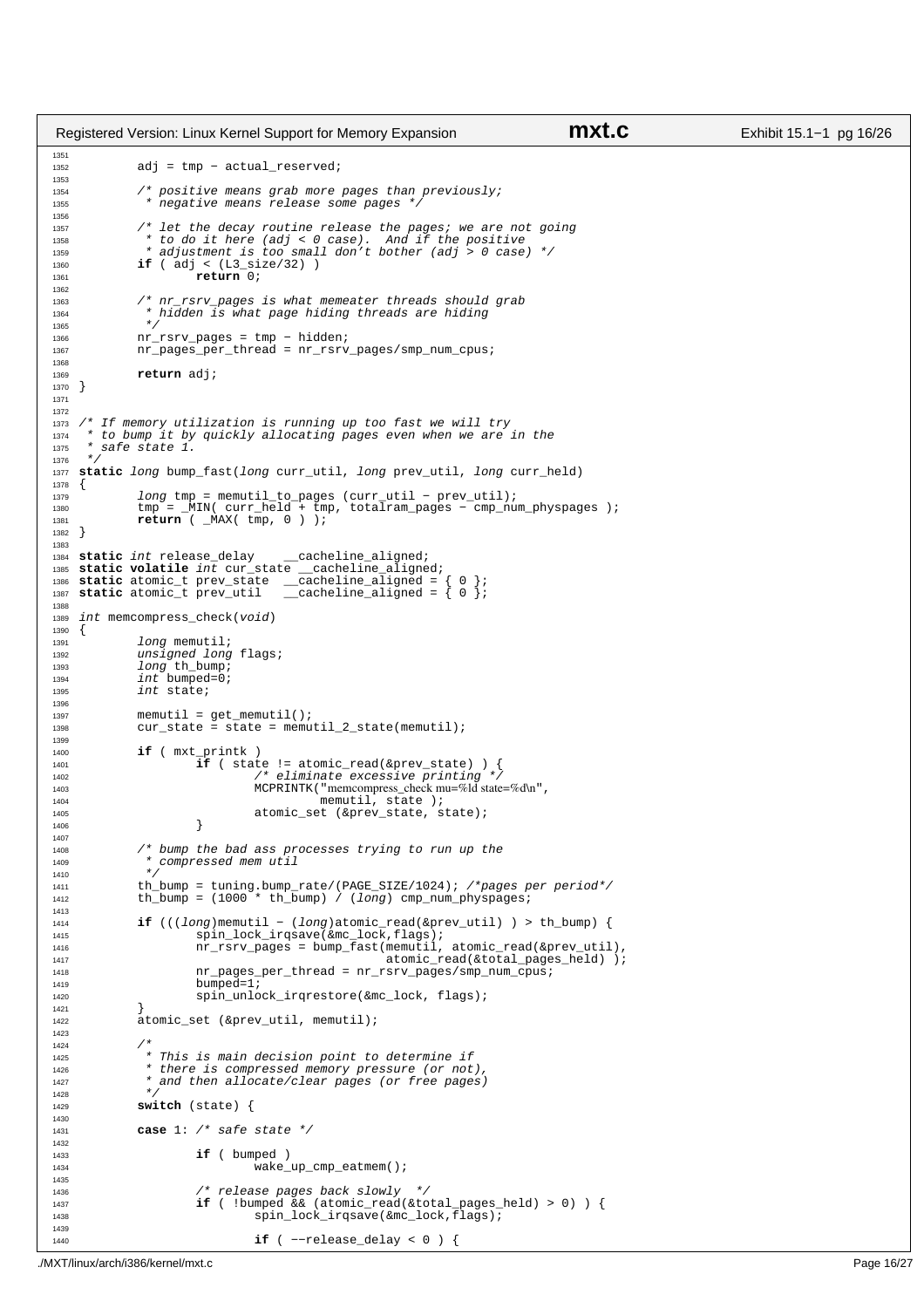```
1441 release_delay = 0;
1442 nr_rsrv_pages = mc_decayed_release( 
1143<br>
1444<br>
1444<br>
1444<br>
1444<br>
1444<br>
1444<br>
1444<br>
1444<br>
1445<br>
2010 Compages_per_thread =
1444 1445 1142 nr_pages_per_thread =
1445 \text{nr\_rsrv\_pages/smp\_num\_cpus};<br>1446 1148
                                    wake_up_cmp_eatmem();
1447 }
1448 spin_unlock_irqrestore(&mc_lock, flags);<br>
1449 > {
1449 }
1450 break;
1451
1452 case 2: /* mc_th.release */
1453
1454 if ( bumped ) \frac{1}{2}wake_up_cmp_eatmem();
1456
1457 break;
1458<br>1459
           1459 case 5: /* mc_th.intr: we are near edge; start blocking CPUs */
1460
1461 spin_lock_irqsave(&mc_lock,flags);
1462
1463 cmp_grab_cpus();
1464
1465 zap_bad_processes();
1466
1467 /* bring it down to acquire threshold */<br>1468 mc_adjust_check (memutil, mc_th.acquire)
                   mc_adjust_check (memutil, mc_th.acquire);
1469
1470 wake up cmp eatmem();
1471
                   release\_delay = (tuning.delay * HZ)/tuning.period;1473
                   spin_unlock_irqrestore(&mc_lock, flags);
1475
1476 break;
1477
1478 case 4: /* mc_th.danger */
1479
1480 spin_lock_irqsave(&mc_lock,flags);
1481
1482 zap_bad_processes();
1483
1484 if ( bumped )<br>1485 wake
                            wake_up_cmp_eatmem();
1486
1487 /* bring it down to acquire threshold */<br>1488 if (me adjust check (memutil, me th.acq
1488 if (mc\_adjust\_check (mc\_multil, mc\_th.acquire) > 0 ) {
1489 wake_up_cmp_eatmem();<br>1490 }
1490 }
1491
1492 release_delay = (tuning.delay * HZ)/tuning.period;
1493
1494 spin_unlock_irqrestore(&mc_lock, flags);
1495
1496 break;
1497
1498 case 3: /* mc_th.acquire */
1499
1500 spin_lock_irqsave(&mc_lock,flags);
1501
1502 if ( bumped )
                            wake_up_cmp_eatmem();
1504
1505 /* bring it down to acquire threshold */
1506 if ( mc_adjust_check (memutil, mc_th.acquire) > 0 ) {
1507 wake_up_cmp_eatmem();
\left\{\right. \right\}1509
1510 release_delay = (tuning.delay * HZ)/tuning.period;
1511
1512 spin_unlock_irqrestore(&mc_lock, flags);
1513
1514 break;
1515
1516 }
1517
1518 return state;<br>1519 }
1519 }
1520<br>1521 /*
           1521 /* −−−−−−−−−−−−−−−−−−−−− Section 7 −−−−−−−−−−−−−−−−−−−−−−−−−−−−−− */
1522
1523 / *<br>1524 * *1524 * cmp_idle thread routines prevent compressed memory pressure<br>1525 * by grabbing cpus. These routines
1525 * by grabbing cpus. These routines
1526 * 1) start cmp_idle threads one per cpu, 
1527 * 2) increase or decrease priority of big tasks, kswapd, 
1528 * and cmp_idle threads as needed<br>1529 * 3) grab cmus at higher than big to
      3) grab cpus at higher than big task priority levels
1530 * 4) grab cpus at higher than default priority level
Registered Version: Linux Kernel Support for Memory Expansion mxt.c Exhibit 15.1−1 pg 17/26
```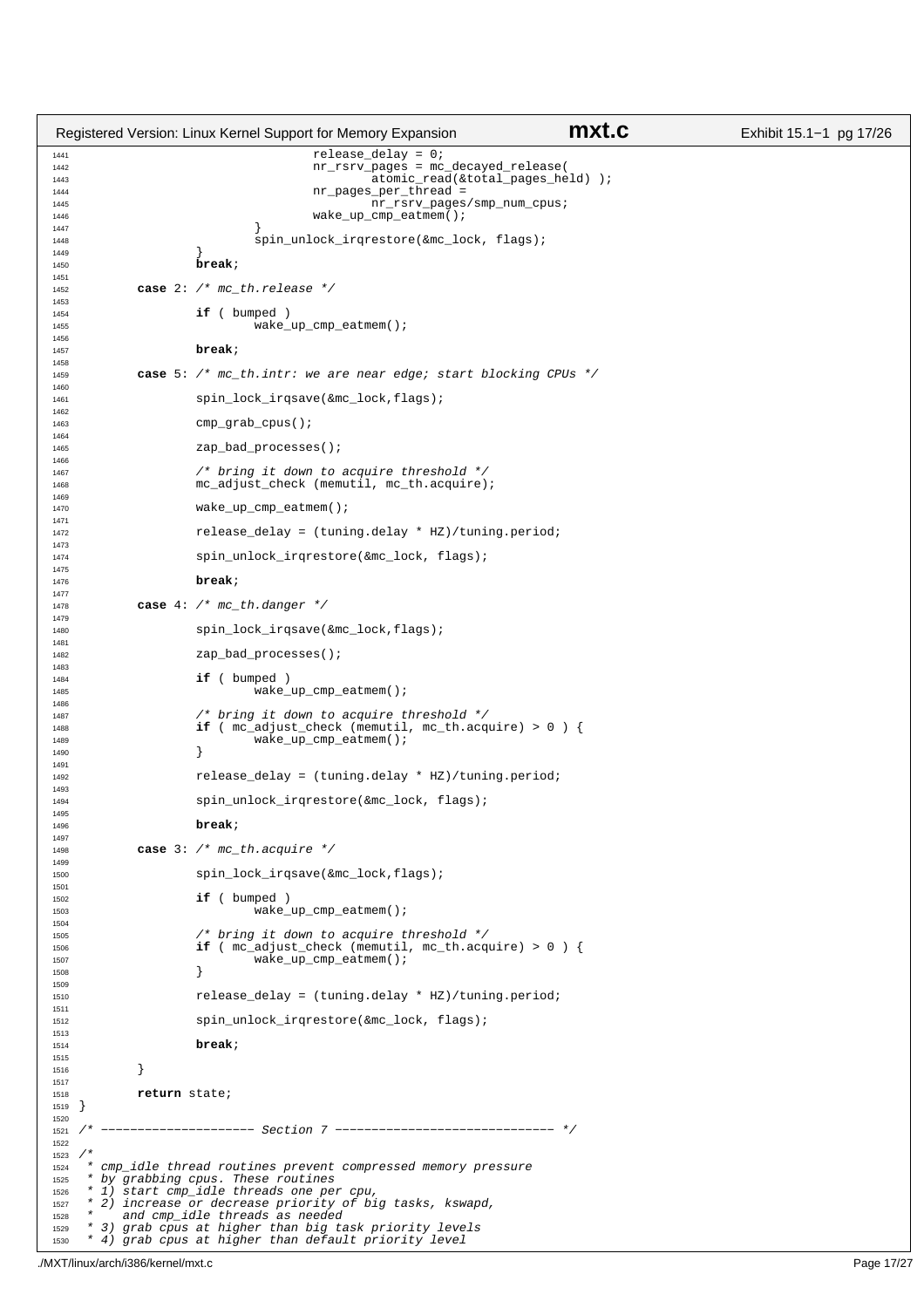```
Registered Version: Linux Kernel Support for Memory Expansion mxt.c Exhibit 15.1−1 pg 18/26
```

```
1531 */
1532
1533 static int cmp_idle_init(void)
1534 {
1535 int t;
1536
1537 if ( !mxt_compression_enabled ) return 0;
1538
1539 printk("<MC>Starting cpu blocker threads: %d\n", smp_num_cpus);<br>1540 for (t=0; t \leq smp num cpus; t+1 {
1540 for (t=0; t < smp_namecpus; t++) {<br>
1541 kernel_thread(cmp_idle, (void*)t,<br>
1542 CLONE_SIGNAL); CLONE_FS | CLONE_FILES | CLONE_SIGNAL);
1543 }
               return 0;
1545 }
1546
1547 /<sup>1548</sup> * Idle tasks exist one or more per CPU. When there is extreme physical<br><sup>1549</sup> * memory pressure due to low compressibility, they do nothing but eat
<sup>*</sup> memory pressure due to low compressibility, they do nothing but eat<br><sup>*</sup> CPU cycles to prevent other tasks from running and therefore
1550 * CPU cycles to prevent other tasks from running and therefore 
1551 * further degrading compressibility until kswapd cleans up the mess.
1552<br>1553
1553 * We could have changed the scheduler.c for this purpose, but this code
1554 * results in less changes in the original kernel.<br>1555 * are only for compression emergency anyway and no
      * are only for compression emergency anyway and not supposed to be running
1556 * if we have enough memory in the system.
1557
1558 int cmp_idle(void *cpu_num)
1559 \{<br>15601560 struct task_struct *tsk;
1561 int thread_id = (int) cpu_num;
1562 char banner[] = "mxtspn0"; 
1563<br>1564
               daemonize();
1565
1566 lock_kernel();
1567 tsk = current;<br>1568 tsk->session =
1568 tsk->session = 1;<br>1569 tsk->pgrp = 1;
1569 tsk−>pgrp = 1;<br>1570 sigfillset(&ts
               sigfillset(&tsk->blocked);
1571 tsk−>tty = NULL; /* get rid of controlling tty */
1572 tsk−>policy = SCHED_OTHER;<br>1573 set_user_nice(tsk, -18);
1573 set_user_nice(tsk, -18);<br>1574 banner[sizeof("mxtspn0")
1574 banner[ sizeof("mxtspn0") − 2 ] += thread_id;
1575 strcpy(tsk−>comm, banner );
1576 cmp_idle_task[thread_id] = tsk;
1577 unlock_kernel();
1578<br>1579
1579 if (!thread_id)<br>1580 if start per
                          start_periodic_task(); /* start one periodic task only */
1581
1582 looping:
1583 if ( cmp_idle_run == CMP_IDLE_SLEEP ) { /* must go to sleep */
                          \overline{\text{interruptible\_sleep\_on}}(&cmp_idle_wait);
1585 }
1586 else {
1587 \frac{1}{1588} /* we're told to wake up and begin wasting cpu cycles */<br>1588 MCPRINTK("%suph", banner);
1588 MCPRINTK("%s up\n', banner);<br>
m\text{file}(1) {
1589 while(1)
                                     int i;
1591 /* waste cpu cycles */
1592 for(i=0; i<tuning.spin_period; i++)
1593 udelay(1000000/HZ);
1594
1595 if ( current−>need_resched ) {
1596 set_current_state(TASK_RUNNING);
1597 schedule();<br>
1598 }
\left.\rule{0cm}{0.7cm}\right\}1599
1600 if ( !thread_id ) {
1601 4^*\begin{array}{ccc}\n1601 \\
1602\n\end{array}<br>
1602 \begin{array}{ccc}\n1602 \\
1603\n\end{array} + if the first thread detects that<br>
\begin{array}{ccc}\n1603\n\end{array} + utilization drop below the dange.
1603 * utilization drop below the danger 
1604 * threshold it will tell other threads
<sup>1605</sup> * to quit spinning * to the spinning * to the spinning * to the spinning * to the spinning * to the spinning * to the spinning * to the spinning * to the spinning * to the spinning * to the sp
1606 * /
1607 unsigned long memutil = get_memutil();
1608 if ( memutil_2_state(memutil) < 4 ) {
1609 4*1600<br>
1610 * Return to state 4 to add some<br>
* for some hysterisis.
                                                           * for some hysterisis.
1612 * This should keep running * \frac{1}{101} \frac{1}{101} \frac{1}{101} \frac{1}{101} \frac{1}{101} \frac{1}{101} \frac{1}{101} \frac{1}{101} \frac{1}{101} \frac{1}{101} \frac{1}{101} \frac{1}{101} \frac{1}{101} \frac{1}{101} \frac{1}{101} \frac1612 * until util < 4<br>1613 * /
1614 */
1615 unsigned long flags;
1616<br>1616 spin_lock_irqsave(&mc_lock,flags);<br>2010 cmp release cpus();
1617 cmp_release_cpus();<br>1618 spin_unlock_irgrest
1618 spin_unlock_irqrestore(\text{km} = \text{km} = \text{km} = \text{km} = \text{m} = \text{km} = \text{m} = \text{m} = \text{m} = \text{m} = \text{m} = \text{m} = \text{m} = \text{m} = \text{m} = \text{m} = \text{m} = \text{m} = \text{m} = \text{1619 flags);
1620 mxt_clear_sutlr_interrupt();
```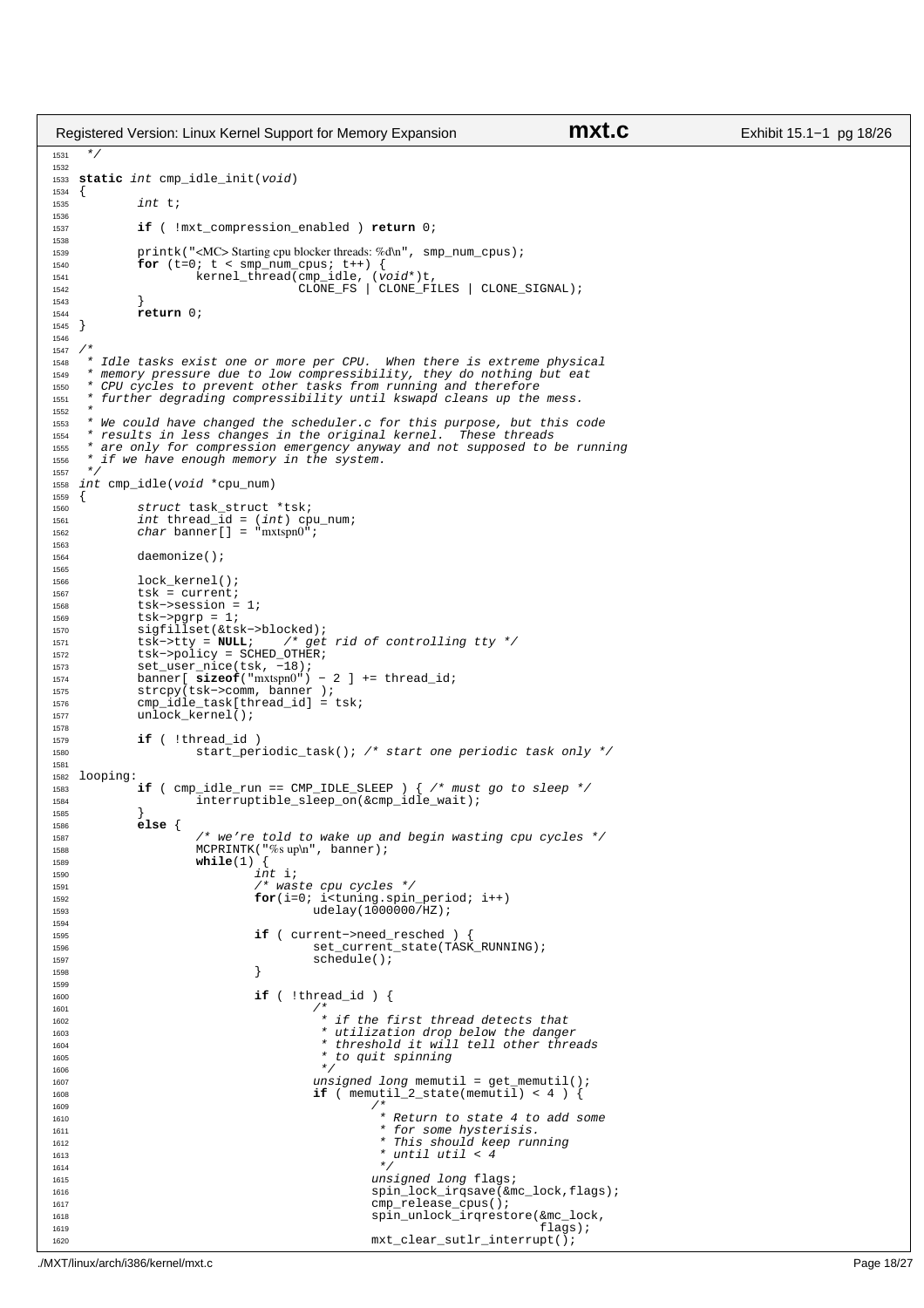```
1621 mxt_enable_sutlr_interrupt();<br>1622
\{1622 \}\left\{ \right\}1624 if ( cmp_idle_run == CMP_IDLE_SLEEP )<br>1625 break i
1625 break;
\left\{\n \begin{array}{ccc}\n 1626 & & \\
 \end{array}\n \right\}1627 MCPRINTK("%s down\n", banner);
1628 }
   1629 goto looping;
1630 }
1631
1632 static void cmp_grab_cpus(void)
1633 {
1634 cmp_idle_run = CMP_IDLE_RUN;
1635 if ( waitqueue_active( &cmp_idle_wait ) )
1636 wake_up_interruptible_all(\& comp\_idle\_wait);
1637 }
1638
1639 static void cmp_release_cpus(void)
1640 {<br>1641if ( cmp\_idle\_run == CMP\_IDLE\_RUN )
1642 cmp_idle_run = CMP_IDLE_SLEEP;
1643 }
1644
1645
1646 /* −−−−−−−−−−−−−−−−−−−−− Section 8 −−−−−−−−−−−−−−−−−−−−−−−−−−−−−− */
1647
1648 /*1649 * Timer routine calls kernel compression service periodically
1650
1651
1652 #ifdef MXT_OLD_TIMERS
1653 static struct tq_struct tq; 
1654 static int tq_counter=2000; /* any nonzero initial value will do */
1655
1656 /* This routine is called each time tq_timer queue is run
1657 * The routine will enqueue itself again 1658 */
1657<br>1658 */<br>1659 Sta
   static inline void periodic_task(void * run)
1660 {
1661
1662 if ( ! run ) {<br>1663 if ( : run ) {
1663 tq.routine = NULL;<br>1664 return;
             1664 return;
1665 }
1666
1667 if ( −−tq_counter <= 0 ) { /* HZ/tuning.period times a second */
1668 memcompress_check();<br>\frac{1668}{166} + \alpha counter = H7/tuni
             tq_counter = HZ/tuning.period;
1670 }
1671
1672 /* enqueue the task to the timer queue which runs HZ/second */<br>1673 001 01 012 and the top of the timer i;
             queue_task( &tq, &tq_timer );
1674 }
1675
1676 static void start_periodic_task(void)
1677 \{1678 tq.routine = periodic_task; /* function to execute */
1679 tq.data = (void*) 1; /* argument of the function */
1679 t\ddot{q}.data = (void*) 1;<br>
1680 queue_task(&tq, &tq_timer);
1681 }
1682
1683 static void stop_periodic_task(void)
1684 {
1685 unsigned long flags;
1686
1687 \frac{1}{1688} /* this tells periodic task to stop during its last execution */<br>1688 spin lock irgsave(&tqueue lock, flags);
1688 spin_lock_irqsave(&tqueue_lock, flags);
1689 tq.data = (void*) 0; 
1690 spin_unlock_irqrestore(&tqueue_lock, flags);
1691
1692 /* wait until the task stops<br>1693 * ta.routine == NULL is an
              * tq.routine == NULL is an indication that it stopped */
1694
1695 while ( tq.routine ) {<br>1696 set_current_state(TASK_RUNNING);
1697 \text{yield}();
1698 }
1699 }
1700 #else /* MXT_OLD_TIMERS */
1701
1702 #include <linux/timer.h>
1703
1704 #define RUN_AT(x) (jiffies + (x))
1705 static struct timer_list tq;
1706
1707
1708 /* This routine is called each time tq_timer queue is run<br>1709 * The routine will enqueue itself again
       The routine will enqueue itself again
1710 + 7Registered Version: Linux Kernel Support for Memory Expansion mxt.c Exhibit 15.1−1 pg 19/26
```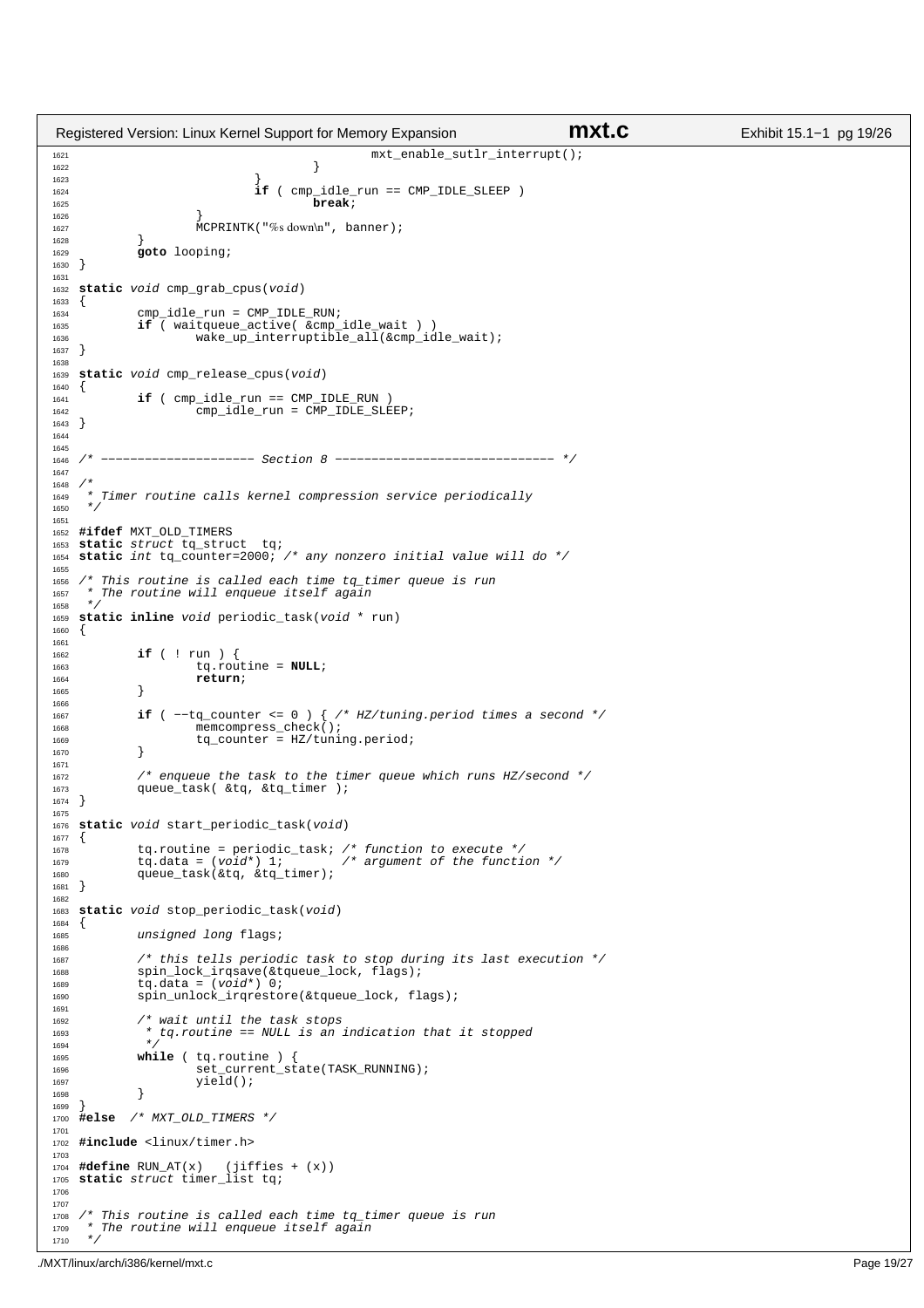```
1711 static inline void periodic_task(unsigned long data)
1712 {
            if ( data )1714
1715 memcompress_check();
1716
1717 /* repeat so many ticks a second */
1718 tq.expires = RUN_AT( HZ/tuning.period );
1719 \overrightarrow{add\_timer(ktq)};
1720 }
1721 }
1722
1723 static void start_periodic_task(void)
1724 \{<br>1725
            init_timer(&tg);
1726 tq.function = &periodic_task; /* function to execute */
1727 tq.data = 1; /* argument of the function */
1728 tq.expires = RUN_AT(10*HZ); \frac{1}{2} wait 10 seconds initially */<br>1729 add timer(&tq);
            add_timer(\&tq);1730 }
1731
1732 static void stop_periodic_task(void)
\begin{matrix} 1733 \\ 1734 \end{matrix}1734 tq.data = 0;<br>1735 del timer svi
            del_timer_sync( &tq );
1736 }
1737 #endif /* MXT OLD TIMERS */
1738
1739
1740 /* −−−−−−−−−−−−−−−−−−−−− Section 9 −−−−−−−−−−−−−−−−−−−−−−−−−−−−−− */
1741 /*<br>1742 *
1742 * Page clearing threads reduce compression pressure by allocating 1743 * pages from the system and clearing them with zeros.
1743 * pages from the system and clearing them with zeros.<br>1744 * A 4KB page filled with zeros occupies only 64 bytes
1744 * A 4KB page filled with zeros occupies only 64 bytes in physical 1745 * memory.
        memory.
1746
1747
1748 /* #define EATSIZE ((long)freepages.high) */<br>1749 #define EATSIZE 256
   1749 #define EATSIZE 256
1750
1751 static long __alloc_clear(long nr_pages,
1752 unsigned int gfp_mask, struct list_head * head)
\begin{matrix} 1753 \\ 1754 \end{matrix}1754 long count=0;<br>1755 long cleared=
1755 long cleared=0;
1756 struct page * page;
1757
1758 while ( cleared < nr_pages ) {
1759
1760 page = alloc_pages(gfp_mask,0);
1761 if ( ! page ) {
1762<br>1762 MCPRINTK("failed allocation %s %d %8x\n",<br>1763 FILE, LINE, \sigma for
1763 <br>
if (waitqueue_active(&kswapd_wait))<br>
if (waitqueue_active(&kswapd_wait))
1764 if (waitqueue_active(&kswapd_wait))<br>wake up interruptible(&kswap
1765 wake_up_interruptible(&kswapd_wait);<br>1766 wakeup_bdflush();
1767 run_task_queue(&tq_disk);<br>
break;
1768 break;<br>1769 }
1769 }
1770
1771 if ( fclr || cur_state == 5)
1772 mxt_clear_page(page);<br>1773 else
1773 else
                              clear_highpage(page);
1775 ++cleared;
1776 list add( &page−>list, head );
1777
1778 if ( current−>need_resched ) {<br>1779 set current state(TASK
1779 set_current_state(TASK_RUNNING);<br>schedule();<br>schedule();
                      schedule();<br>}
1781 }
1782
1783 /* check once in a while if there is shortage \star/<br>1784 if (count++ < pages min/4)
                      if ( count++ < pages\_min/4 )
1785 continue;
1786
1787 count=0;
1788
1789 /* if we're down to last few pages ???? */
1790 if ( nr\_free\_pages() < pages_high ) {
1791
1792 if (waitqueue_active(&kswapd_wait))<br>
1793 wake up interruptible(&kswa
                                        \bar{u} wake_up_interruptible(&kswapd_wait);
1794
1795 wakeup bdflush();
1796 run_task_queue(&tq_disk);
1797
1798 set_current_state(TASK_RUNNING);<br>
vield();
                               yield();
\{1800\}Registered Version: Linux Kernel Support for Memory Expansion mxt.c Exhibit 15.1−1 pg 20/26
```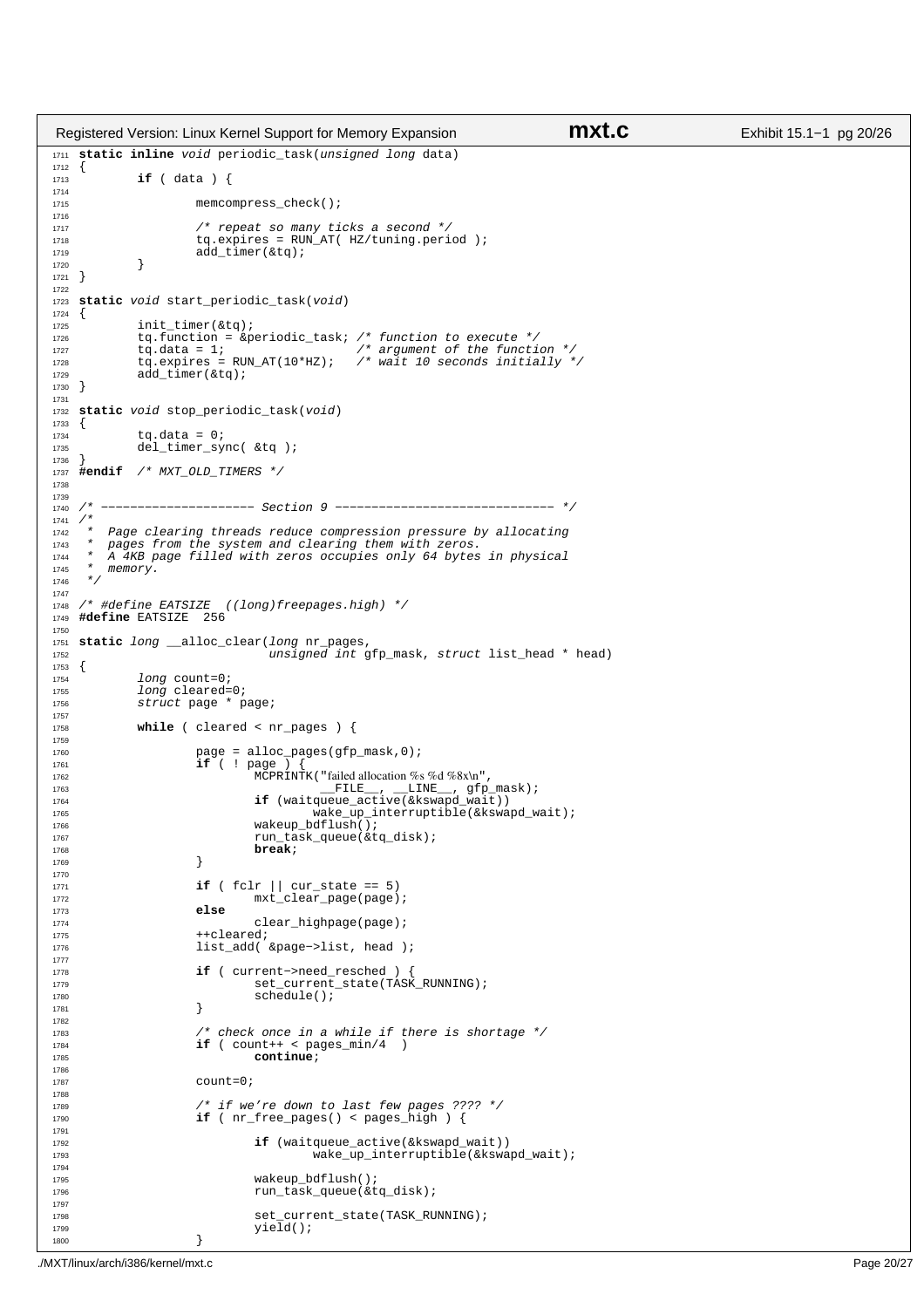```
1801
1802 }
1803 return cleared;
1804 }
1805
1806 /*<br>1807 *
1807 * Retrieve the pages_min and pages_low watermarks
1808<br>1809
     void low_mean_waternarks(void)1810 {
                 zone_t *zone;
1812 pg_data_t *pgdat = pgdat_list;
1813
1814 \n  pages\_min = 0;<br>
1915 = 0;<br>
1915 = 0;pages_low = 0;
1816 pages_high = 0;
1817
1818 while (pgdat) {
1819<br>1820
1820 * Always allocate from the last zone with GFP_HIGHUSER so
1821 * let's see the watermarks from such point of view
1822 * /
1823 int point_of_view = pgdat−>nr_zones−1;
1824
1825 for (zone = pgdat−>node_zones; zone < pgdat−>node_zones + pgdat−>nr_zones; zone++) {
1826 pages_min += zone−>watermarks[point_of_view].min;
1827 pages_low += zone−>watermarks[point_of_view].low;
1828 pages_high += zone−>watermarks[point_of_view].high;<br>
1829 }
\left\{\n \begin{array}{ccc}\n 1829 & & \\
 \end{array}\n \right\}1830
1831 pgdat = pgdat−>node_next;
\begin{array}{c} 1832 \\ 1833 \end{array}1833 }
1834
1835 / *<br>1836 * *1836 * Allocate, clear and add pages to the list.
1837 * Use hardware fast clear to clear & invalidate L3 cache. 
1838 * This helps reduce compression pressure.<br>1838 * This helps reduce compression pressure.<br>1839 * Returns number of pages in processed.
         Returns number of pages in processed.
1840 *
1841
1842 static long alloc_clear(long nr_pages, struct list_head * held_list)
1843 \{<br>1844
1844 int total;<br>1845 int ask;
                  int ask;
1846 int remainder=nr_pages;<br>1847 10ng cleared;
1847 1847 10ng cleared;<br>1848 1848 1849 1952
                 volatile long initial = nr_pages_per_thread;
1849
1850 while (1) {
1851
1852 total = nr free pages() + nr inactive pages;
1853
1854 /* this will try pushing usage down to pages_min */
1855 ask = _MAX( total − pages_min, 0L ) / smp_num_cpus;
1856
1857 /* don't alloc more than requested or more than<br>1858 /* EATSIZE per iteration */
1858 * EATSIZE per iteration */
1859 ask = _MIN( ask, remainder );
1860 ask = _MIN( ask, EATSIZE );
1861
1862 /* ZONE_HIGHMEM inclusive of ZONE_NORMAL and ZONE_DMA
1863 * see mm/page_alloc.c::build_zonelists() */
1864 cleared = __alloc_clear (ask, GFP_HIGHUSER, held_list);
1865
1866 atomic_add (cleared, &total_pages_held);
                              1867 remainder −= cleared;
1868
1869 if (remainder \leq 0)<br>1870 return (nr pa
                                          1870 return (nr_pages−remainder);
1871
1872 \frac{1}{\sqrt{t}} nr pages to be held has been reduced; quit now \frac{t}{t} (nr pages per thread < initial ) {
1873 if ( \overline{n_{\text{pages\_per\_thread}}}\leftarrow \overline{n_{\text{values}}}\leftarrow \overline{n_{\text{new}}}\leftarrow \overline{n_{\text{new}}}\leftarrow \overline{n_{\text{new}}}\leftarrow \overline{n_{\text{new}}}\leftarrow \overline{n_{\text{new}}}\leftarrow \overline{n_{\text{new}}}\leftarrow \overline{n_{\text{new}}}\leftarrow \overline{n_{\text{new}}}\leftarrow \overline{n_{\text{new}}}\leftarrow \overline{n_{\text{new}}}\leftarrow \overline{n_{\text{new}}}\leftarrow \overline{n_{\text{new}}}\leftarrow \overline{n_{\text{new}}}\leftarrow \overline{n_{\text{new}}1874 return (nr_pages-remainder);
\left\{\right. \right\}1876
1877 \frac{1}{2} /* yield in anticipation of kswapd and friends making<br>1878 \frac{1}{2} new free pages */
1878 new free pages */<br>1879 if (Icleared ) {
                              if ( !cleared ) {
1880 set_current_state(TASK_RUNNING);<br>1881 schedule();
                              \begin{array}{c} \texttt{scale} \\ \texttt{schedule}(\ ) \end{array} ;1882 }
1883
\begin{array}{c} 1884 \\ 1885 \end{array}1885 }
1886
1887
1888<br>1889
      * all=1 means release everything
Registered Version: Linux Kernel Support for Memory Expansion mxt.c Exhibit 15.1−1 pg 21/26
```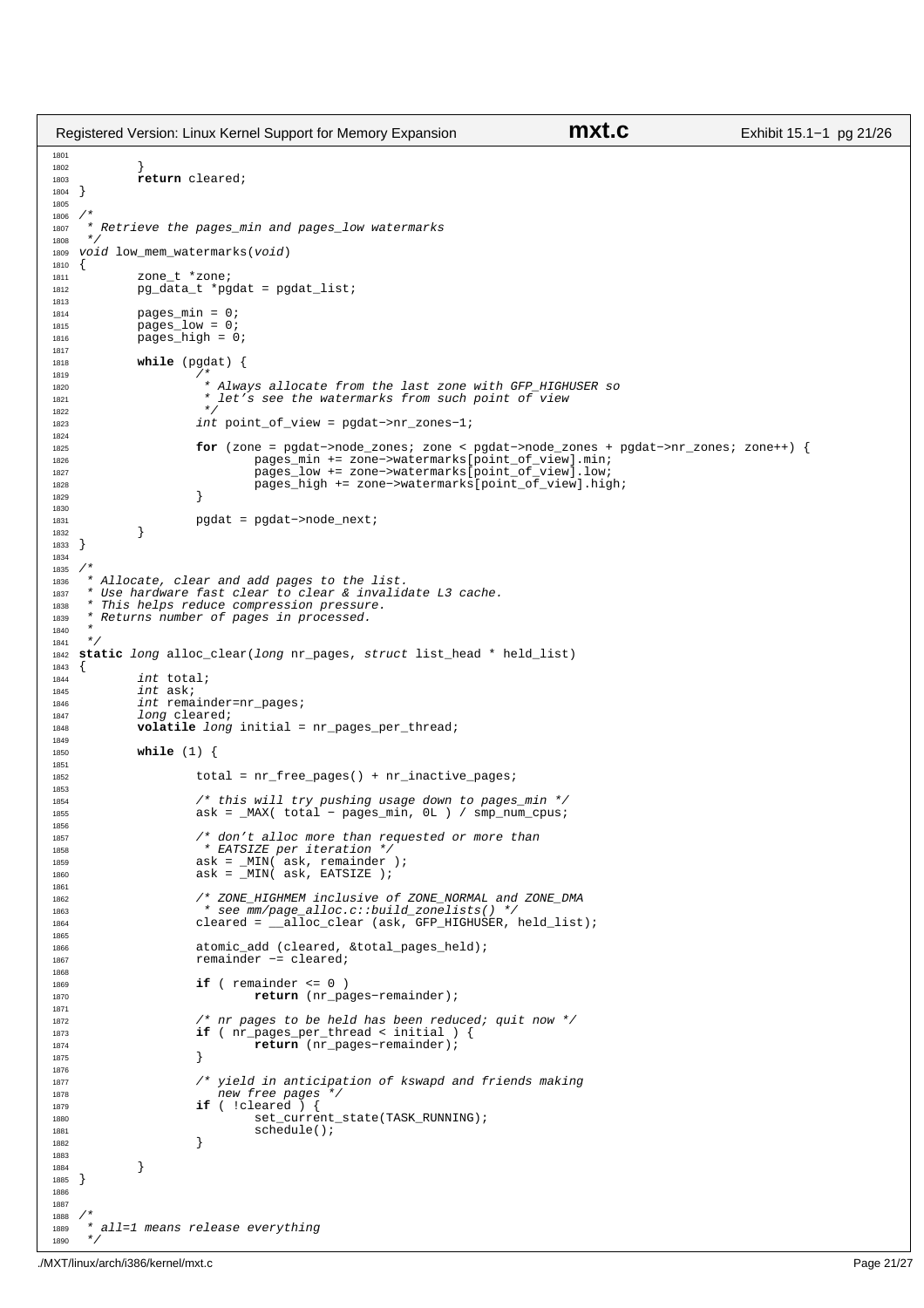```
1891 static long release_cleared (long nr_pages,<br>
struct list_head * held_list,<br>
int all)
1894 {<br>1895
1895 struct page * page;
1896 long released=0;
1897 long count=0;<br>1898 volatile longvolatile long initial = nr_pages_per_thread;
1899
1900<br>1901
              * Note that we don't want to create a flurry of atomic
1902 * updates on the bus.<br>1903 * So we will subtract
               * So we will subtract once in a while in bigger quantities<br>* /
1904
1905
1906 while( !list_empty(held_list) && ((released < nr_pages) || all) ){
1907
1908 page = list_entry(held_list−>next, struct page, list);
1909 list_del_init( &page−>list );
1910 __free_page(page);
                       +released;
1912 ++count;
1913
1914 f * if someone wants more pages to be held<br>f * m ist quit freeing and return immediate
                        * must quit freeing and return immediately
1916 * /
1917 if ( nr\_pages\_per\_thread > initial ) {<br>1918 if atomic_sub (count, & total_page
                                atomic_sub (count, &total_pages_held);
1919 return released;
1920 }
1921
1922 if ( current−>need_resched && !all ) {
1923 atomic_sub (count, \&\text{total\_pages\_held});<br>
\text{count} = 0;1924 count = 0;<br>
1925 schedule()
1925 schedule();<br>1926 }
1926 }
1927 }
              atomic_sub (count, &total_pages_held);
1929
1930 return released;
1931 }
1932
1933<br>1934
    \begin{array}{l} \ast \atop \ast \end{array} use before module unload
1935
1936 static void release_held_pages(void)
\begin{matrix} 1937 \\ 1938 \end{matrix}printk("<MC>release_held_pages: enter\n");
1030
1940 nr\_rsrv\_pages = 0;1941 nr pages\_per\_three = 0;1942 wake_up_cmp_eatmem();<br>
942 wake_up_cmp_eatmem();<br>
943 set current state(TAS
             set_current_state(TASK_RUNNING);
1944 yield();
1945 }
1946
1947
1948 static int cmp_eatmem(void *cpu_num)
1949 {
1950 struct task_struct *tsk = current;
1951 int myid = (int) cpu_num;
1952 char banner[] = "mxtclr0"; 
1953 LIST_HEAD(held_list);<br>1954 10ng held=0;
              long held=0;
1955 long count=0;
1956
1957 INIT_LIST_HEAD(&held_list);
1958
1959 daemonize();
1960
1961 lock_kernel();<br>
1962 tsk->session =
1962 tsk->session = 1;<br>
1963 tsk->pqrp = 1;
1963 tsk−>pgrp = 1;<br>1964 sigfillset(&ts
             sigfillset(&tsk->blocked);
1965 tsk−>tty = NULL; /* get rid of controlling tty */
1966 tsk−>policy = SCHED_OTHER;
1967 set_user_nice(tsk, -19);<br>1968 banner[ sizeof("mxtclr0") -
1968 banner [ sizeof("mxtclr0") − 2 ] += myid;<br>1969 strcpy(tsk->comm banner);
             strcpy(tsk->comm, banner );
1970 cmp_eatmem_task[myid] = tsk;
1971 /* bind to a processor */
1972 tsk−>cpus_allowed &= cpu_logical_map(1<<myid);<br>
1973 unlock kernel();
             unlock_kernel();
1974
1975 while(1) {
1976 long nr;
1977
1978 interruptible_sleep_on(&cmp_eatmem_wait);
1979
1980 if ( held < 0 ) 
Registered Version: Linux Kernel Support for Memory Expansion mxt.c Exhibit 15.1−1 pg 22/26
```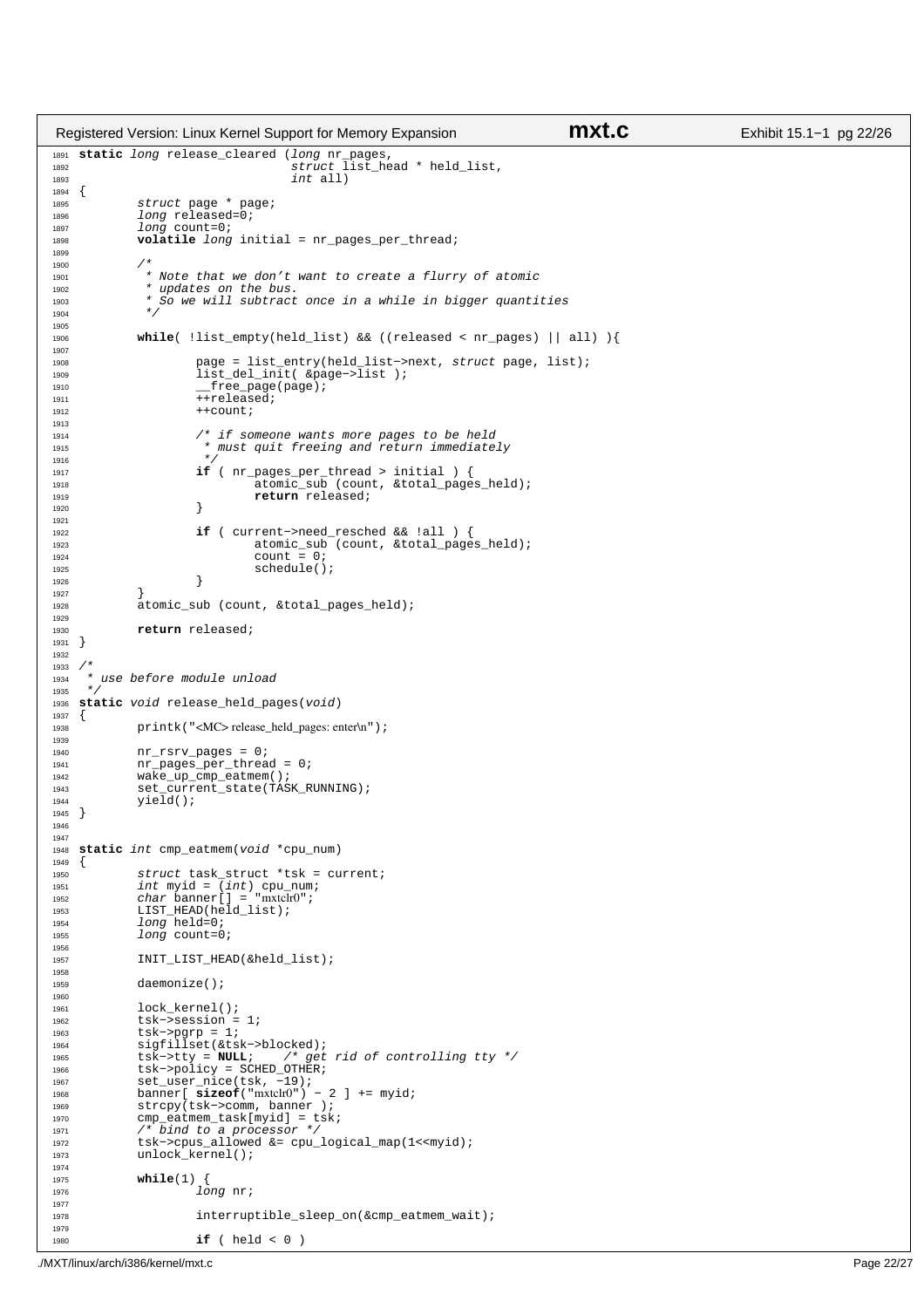```
1981 MCPRINTK ("<MC> sanity check: held = %ld\n", held);
1982
1983 more pages to alloc:
1984
1985 1985 nr = nr_pages_per_thread;
1986
1987 if ( ! nr ) {
1988 /* free all of them */
1989 count = release_cleared(0, &held_list, 1);<br>held -= count;
1990 held −= count;<br>1990 held −= count;<br>1991 held
                       } else if ( nr > held ) /* allocate and
1992 /* allocate and clear pages */
1993 count=alloc_clear(nr−held, &held_list);
1994 held \text{held} += count;
1995 \Big\}1996 else {
1997 \overline{t} /* free some of them */<br>1998 count = release cleared
1998 count = release_cleared(held−nr, &held_list, 0);
1999 held −= count;<br>2000 }
2000 \Big\}2001
2002 /* nr_pages_per_thread changed while we were releasing 
2003 or allocating. or we didn't get enough
2004 go at it again */
2005 if (nr != nr_pages_per_thread || held < nr_pages_per_thread)
2006 goto more_pages_to_alloc;
2007 }
2008 }
2009
2010 static int cmp_eatmem_init(void)
2011 {<br>2012
             int t;
2013<br>2014
2014 if ( !mxt_compression_enabled )
                       return 0;
2016
2017 low_mem_watermarks();
2018 printk("<MC> Memory watermarks min,low,high=%d,%d,%d\n", 
<sup>2019</sup> pages_min,<br>2020 pages_low
                      pages_low
2021 pages_high);
2022
<sup>2023</sup> printk("<MC> Starting page eater threads: %d\n", smp_num_cpus);<br>2024 for (t=0; t \leq s) mp_num_cpus; t++) {
2024 for (t=0; t < smp_num_cpus; t++) {
2025 kernel_thread(cmp_eatmem, (void*)t, 
2026 CLONE_FS | CLONE_FILES | CLONE_SIGNAL);
2027 }
   <sup>r</sup>eturn 0;<br>}
2029 }
2030
2031
2032 static void wake_up_cmp_eatmem(void)
2033 {
2034 \overrightarrow{ } /* this should wake up all threads waiting
               * on this queue */
2036 if ( waitqueue_active( &cmp_eatmem_wait ) )
2037 wake_up_interruptible_all( &cmp_eatmem_wait );
2038 }
2039
2040<br>2041 /*
              2041 /* −−−−−−−−−−−−−−−−−−−−− Section 10 −−−−−−−−−−−−−−−−−−−−−−−−−−−−−− */
\begin{array}{ccc}\n & 2042 & \nearrow \star \\
 & 2043 & \star\n\end{array}<sup>2043</sup> * Predict processes causing compression pressure.<br>2044 * Based on oom kill c
       Based on oom_kill.c
2045
2046
2047 static inline int is_heavy_process(struct task_struct *p)
2048 \quad \left\{ \right. \\ 2049unsigned long th;
2050
2051 /* kernel processes should not be stalled */<br>2052 if ( ! p->mm )
2052 if ( ! p−>mm )<br>2053 return
                       return 0;
20542055 /* L3 contents is not accounted for in the
2056 \overline{c} \overline{c} compressed memory utilization;
2057 * It means a 32 MB spike in the worst case L3 flush
2058<br>2058th = L3_size;
2060
2061 if ( p−>mm−>total_vm > th )
2062 return 1;
2063
2064 return 0;
2065 }
2066
2067 /* Make sure that this task is not considered 2068 * in the next round of scheduling.
     * in the next round of scheduling.
2069 */
2070 static inline void force_reschedule(struct task_struct *tsk)
Registered Version: Linux Kernel Support for Memory Expansion mxt.c Exhibit 15.1−1 pg 23/26
```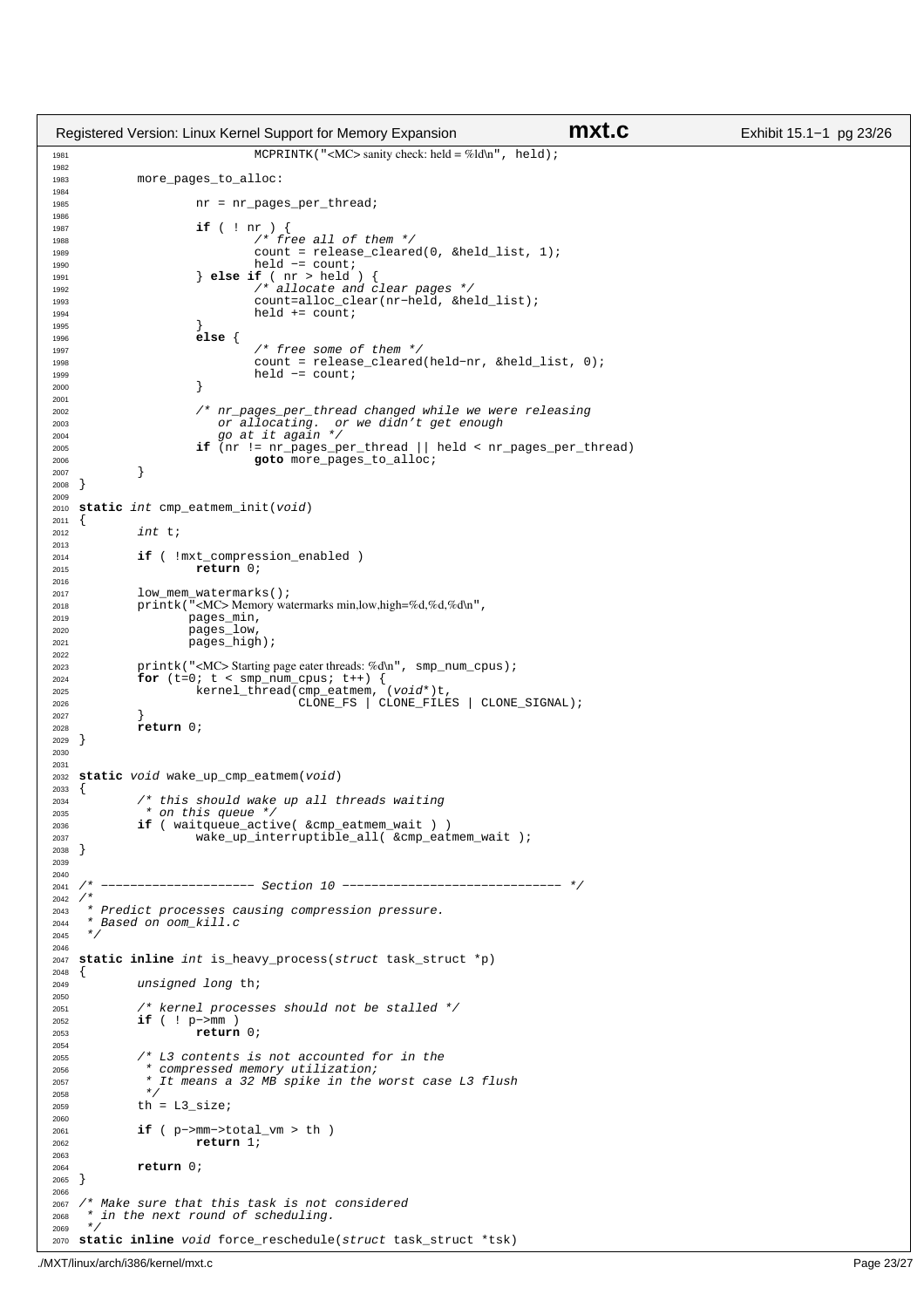```
2071 {<br>2072
2072<br>2073 if ( tsk−>time_slice )<br>2073 tsk−>time slic
                        tsk->time\_slice = 0;2074 }
2075
2076
2077 /*<br>2078 *
2078 * Steal some scheduling ticks from bad processes. We need to call this 
2079 * repeatedly in every poll. It seems like a waste but we're in the danger
2080 * zone and we're intentionally wasting CPU cycles with cmp_idle threads 
2081 * anyway. I can also suspend processes, but then I need to remember 
2082 * which processes I suspended later and then what happens if the process
2083 * died. This method is stateless. 
2084 */<br>2085 eta
   static void zap bad processes(void)
2086 \quad \left\{ \right. \\ 2087struct task_struct *p = NULL;
2088
2089 read_lock(&tasklist_lock);<br>2090 for each task(p) {
              for\_each\_task(p) {
2091
2092 if ( ! p−>pid )
                                  continue;
2094
2095 if ( ! is_heavy_process(p) )
2096 continue;
2097
2098 force_reschedule(p);
2099 }
              read_unlock(&tasklist_lock);
2101 }
2102
2103 /* −−−−−−−−−−−−−−−−−−−−− Section 11 −−−−−−−−−−−−−−−−−−−−−−−−−−−−−− */
2104
2105 /* These routines are for covering the worst case condition of 
2106 * incompressible kernel pages. Discussion per Alan Cox on 5/22/2001. 
% * For every non-user page (!= GFP_HIGHUSER or GFP_USER) we will allocate<br>2008 * and hide away one page. The hidden page will be cleared.<br>2009 * This ensures that there is a matching cleared page for every<br>2110 * incompre
2111<br>2112
    2112 #ifdef CONFIG_MXT_HIDDEN_PAGES
2113 static int cmp_hide_pages(void *cpu_num)
2114 {
2115 struct task_struct *tsk = current;
2116 struct page *page;
2117 char banner[] = "mxtrsrv"; 
2118 LIST_HEAD(held_list);
2119
2120 INIT LIST HEAD(&held list);
2121
2122 daemonize();
2123
2124 lock_kernel();<br>2125 tsk->session =
              tsk->session = 1;
2126 tsk->pgrp = 1;<br>2127 siqfillset(&ts
2127 sigfillset(&tsk->blocked);<br>2128 tsk−>tty = NULL; /* get
2128 tsk−>tty = NULL; /* get rid of controlling tty */
2129 tsk−>policy = SCHED_OTHER;
2130 set_user_nice(tsk, 0);
2131 strcpy(tsk−>comm, banner );
2132 unlock_kernel();
2133<br>2134
              set_current_state(TASK_UNINTERRUPTIBLE);
2135 schedule_timeout( HZ * 60 ); 
2136
2137 while(1) {<br>2138 in
                        int m, n;2139
2140 interruptible_sleep_on(&cmp_hide_pages_wait);
2141
2142 m = atomic_read(&nr_hide_pages);<br>2143 m = atomic read(&nr hidden pages)
                        n = atomic\_read(knr\_hidden\_pages);2144
m = MIN(m, \text{kernel\_reserve});2146
2147 if ( m > n ) {<br>2148 int i;
2148 int \, \mathbf{i}<br>2149 \mathbf{for} \, (\mathbf{i}for(i=0; i<(m-n); i++) {
2150 page = alloc_pages(GFP_HIGHUSER,0);
2151 list_add( &page−>list, &held_list );
2152 atomic_inc(&nr_hidden_pages);
2153
2154 if ( fclr )
                                                     -- ,<br>mxt_clear_page(page);
2156 else
2157 clear_highpage(page);
2158
2159 if ( current−>need_resched ) {
2160 set_current_state(TASK_RUNNING);
Registered Version: Linux Kernel Support for Memory Expansion mxt.c Exhibit 15.1−1 pg 24/26
```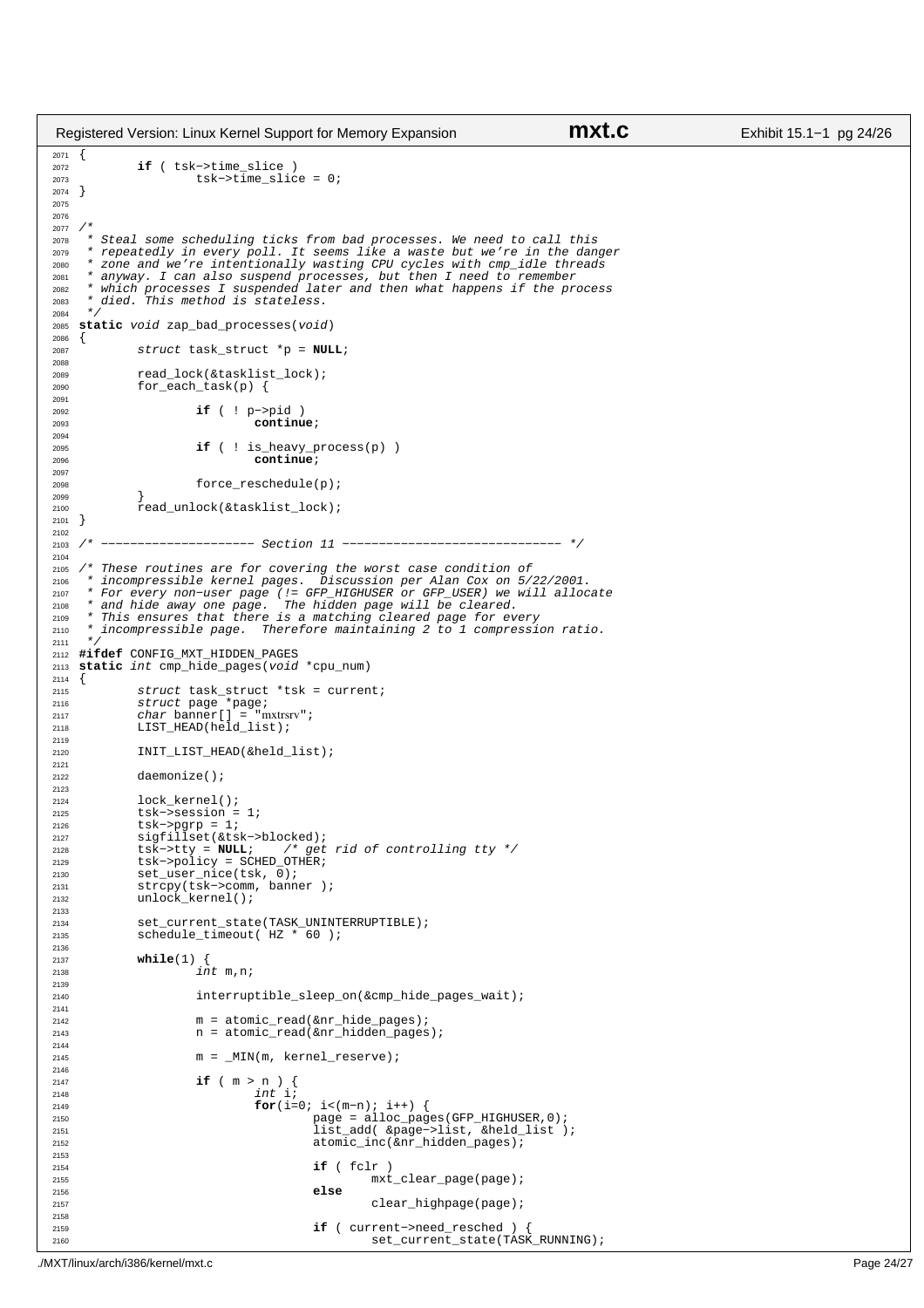```
2161 yield();<br>
2162 yield();
2162 \Big\}2163 \Big\}2164<br>2165
2165 else {
                               int i;
2167 for(i=0; i<(n−m); i++) {
2168
<sup>2169</sup> if ( list_empty(&held_list) )<br>2170 break;
2170 break;
2171
2172<br>
2173<br>
2173<br>
2173<br>
2173<br>
2173<br>
2173<br>
2173<br>
2173<br>
2173<br>
2174<br>
2173
2173 struct page, list);
<sup>2174</sup> list_del_init( &page−>list );<br>2175 free page(page);
                                          {\tt \_free\_page(page)} ;
2176 atomic_dec(&nr_hidden_pages);
2177
2178 if ( current−>need_resched ) {
2179 set_current_state(TASK_RUNNING);<br>2180 set_current_state(TASK_RUNNING);
2180 yield();
2181 \Big\}2182 \Big\}\begin{array}{c} \textbf{2183} \\ \textbf{2184} \end{array} \qquad \qquad \Big\}\begin{array}{c} 2184 \\ 2185 \end{array}2185 }
2186
2187 static int cmp_hide_pages_init(void)
2188 {
2189 if ( ! mxt_compression_enabled )
                      return 0;
2191
2192 printk("<MC> Starting kernel page reserving thread\n");
2193<br>2194
2194 kernel_thread(cmp_hide_pages, 0,<br>2195 CLONE FS CLONE F
2195 CLONE_FS CLONE_FILES | CLONE_SIGNAL);
             2196 return 0;
2197 }
2198
2199<br>2200
     * use before module unload
2201<br>2202
   static void release_hidden_pages(void)<br>{
2203 {
             printk("<MC>release_hidden_pages: enter\n");
2205
2206 atomic_set(&nr_hide_pages, 0);<br>2207 wake up hide pages();
2207 wake_up_hide_pages();<br>2207 wake_up_hide_pages();<br>2208 set current state(TAS
2208 set_current_state(TASK_RUNNING);<br>2200 vield();
             yie\bar{1}d();
2210 }
2211 #else
2212 static void release_hidden_pages(void) {;}
2213 static int cmp_hide_pages_init(void) {;}
2214 #endif
2215
2216 void wake_up_hide_pages(void)
2217 {
2218 #ifdef CONFIG_MXT_HIDDEN_PAGES<br>2219 if (waitqueue active)
2219 if (waitqueue_active( &cmp_hide_pages_wait ) )<br>2220 vake up interruptible all &cmp hide page
                      wake_up_interruptible_all( &cmp_hide_pages_wait );
2221 #endif
2222 }
2223
22242225 /* −−−−−−−−−−−−−−−−−−−−− Section 100 −−−−−−−−−−−−−−−−−−−−−−−−−−−−−− */
2226
2227<br>2228
2228 * Module initialization<br>2228 */
2229 */
2230 static const char copyrite[] = "MXT Driver, Copyright (C) 1999−2001, IBM";
2231
2232 static int __init mxt_init(void)
2233 {<br>2234
             int status;
2235
2236 spin_lock_init(&fast_page_lock);
<sup>2237</sup> spin_lock_init(&mc_lock);
2238
2239 status = mxt_scan_bios();
2240 if ( status ) 
                     2241 return status;
2242<br>2243
2243 printk("%s\n", copyrite);<br>2244 mxt setup ym();
2244 mxt_setup_vm();<br>2245 mxt register sys
2245 mxt_register_sysctl();
2246 mxt_setup_interrupts();
2247 mxt_hook_clear_page();
2248 cmp_idle_init();<br>2249 cmp_eatmem_init(
             cmp_eatmem_init();
2250 cmp_hide_pages_init();
Registered Version: Linux Kernel Support for Memory Expansion mxt.c Exhibit 15.1−1 pg 25/26
```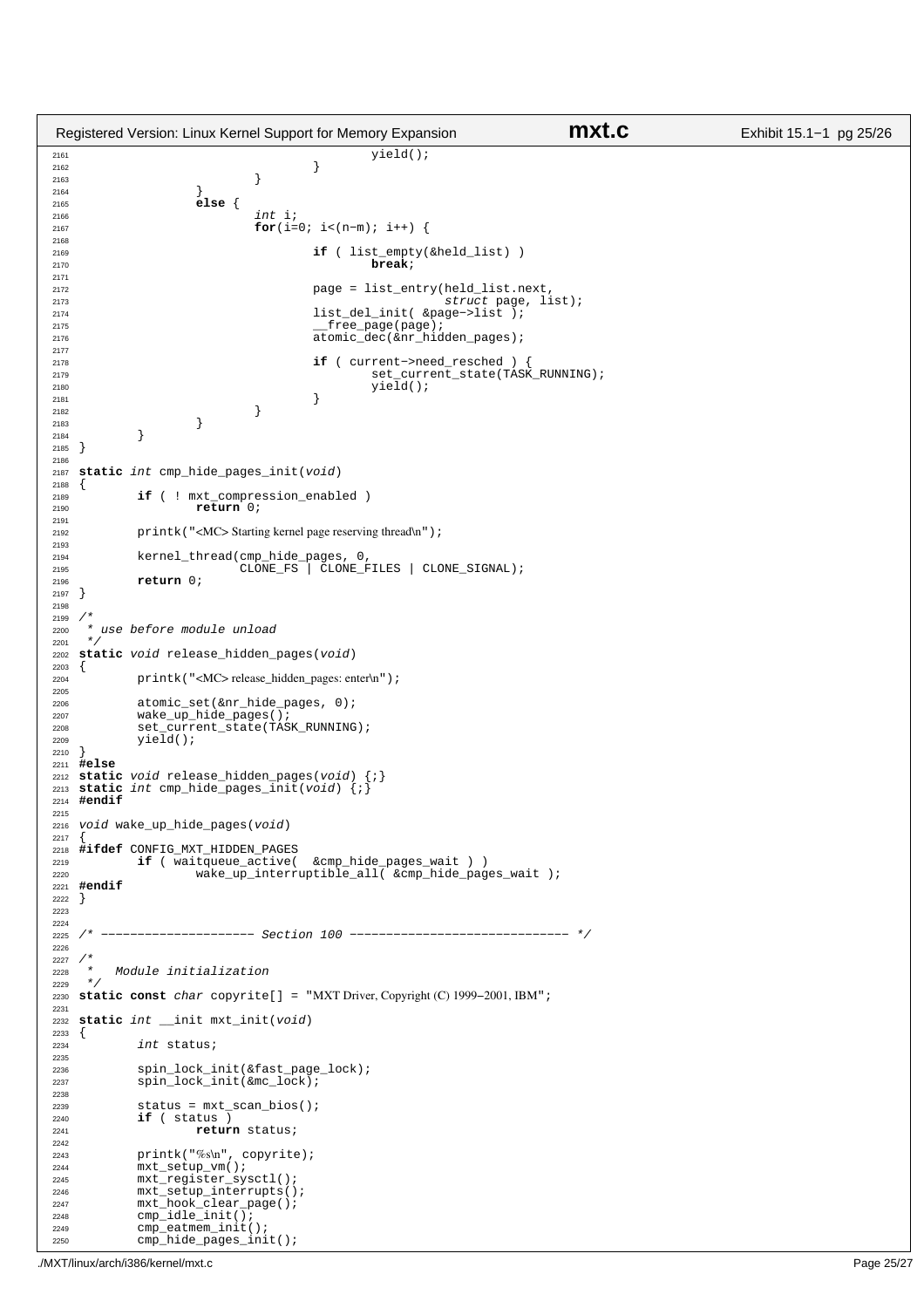| Registered Version: Linux Kernel Support for Memory Expansion                                |                                                                                                                                                                                                                                                                                                      | mxt.c | Exhibit 15.1–1 pg 26/26 |
|----------------------------------------------------------------------------------------------|------------------------------------------------------------------------------------------------------------------------------------------------------------------------------------------------------------------------------------------------------------------------------------------------------|-------|-------------------------|
| 2251<br>2252<br>2253                                                                         | return 0;                                                                                                                                                                                                                                                                                            |       |                         |
| 2254<br>2255<br>2256                                                                         | static void exit mxt_exit(void)                                                                                                                                                                                                                                                                      |       |                         |
| 2257<br>2258                                                                                 | $printk$ (" <mc> mxt_exit: enter\n");<br/><b>if</b> ( ! mxt_bios_found</mc>                                                                                                                                                                                                                          |       |                         |
| 2259<br>2260<br>2261<br>2262<br>2263<br>2264<br>2265<br>2266<br>2267<br>2268<br>2269<br>2270 | return;<br>$mxt\_unregister\_syst1()$ ;<br>$mxt_{unhook}$ clear $page()$ ;<br>stop_periodic_task();<br>mxt_disconnect_interrupts();<br>release_held_pages();<br>release_hidden_pages();<br>$cmp_{rel}$ ease_cpus();<br>$mxt$ _cleanup_vm();<br>$printk$ (" <mc><math>mx</math>t_exit: exit\n");</mc> |       |                         |
| 2271<br>2272<br>2273<br>2274<br>2275<br>2276<br>2277                                         | $module\_init(mxt\_init)$ ;<br>module_exit(mxt_exit);<br>MODULE_DESCRIPTION ( "MXT Compressed Memory Manager" ) ;<br>MODULE_AUTHOR ("Bulent Abali <abali@us.ibm.com>");<br/>MODULE_PARM(mxt_printk, "i");<br/>MODULE_PARM_DESC(mxt_printk, "Enable debug mode");</abali@us.ibm.com>                  |       |                         |